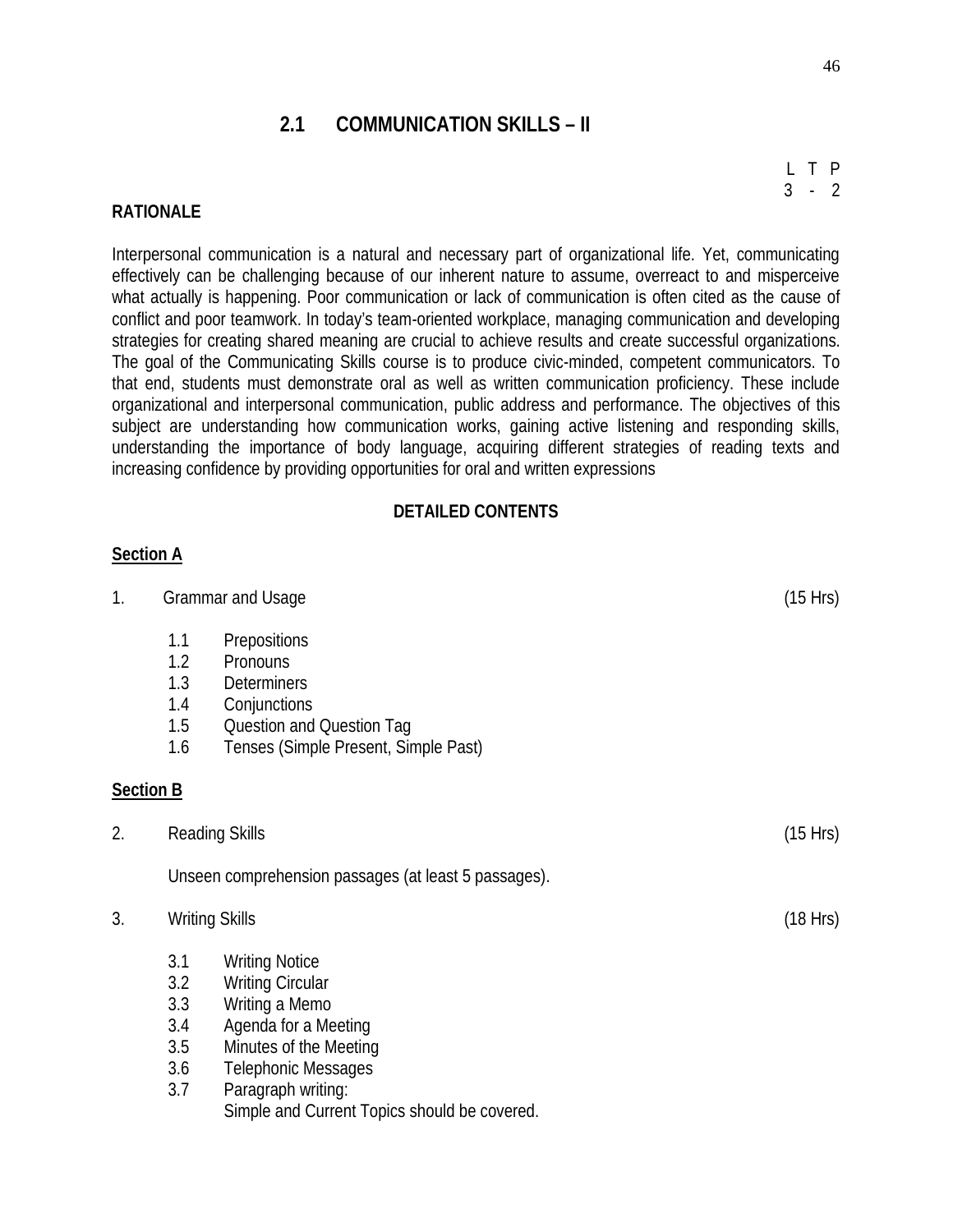# **LIST OF PRACTICALS**

## **Note: The following contents are only for practice. They should not be included in the final theory examination**

- 1. Listening Comprehension
	- 1.1 Locating Main Ideas in a Listening Excerpt
	- 1.2 Note-taking
- 2. Developing Oral Communication Skills
	- 2.1 Offering-Responding to Offers
	- 2.2 Requesting-Responding to Requests
	- 2.3 Congratulating
	- 2.4 Expressing Sympathy and Condolences
	- 2.5 Expressing Disappointments
	- 2.6 Asking Questions-Polite Responses
	- 2.7 Apologizing, Forgiving
	- 2.8 Complaining
	- 2.9 Persuading
	- 2.10 Warning
	- 2.11 Asking for and Giving Information
	- 2.12 Giving Instructions
	- 2.13 Getting and Giving Permission
	- 2.14 Asking For and Giving Opinions

## **INSTRUCTIONAL STRATEGY**

Looking into the present day needs of effective communication in every field, it is imperative to develop necessary competencies in students by giving practical tips and emphasis on grammar, vocabulary and its usage in addition to practical exercises. The teacher should give report writing assignments, projects etc. while teaching this subject.

## **LIST OF RECOMMENDED BOOKS**

- 1. Communicating Effectively in English, Book-I by Revathi Srinivas; Abhishek Publications, Chandigarh.
- 2. High School English Grammar and Composition by Wren & Martin; S. Chand & Company Ltd., Delhi.
- 3. Communication Techniques and Skills by R. K. Chadha; Dhanpat Rai Publications, New Delhi.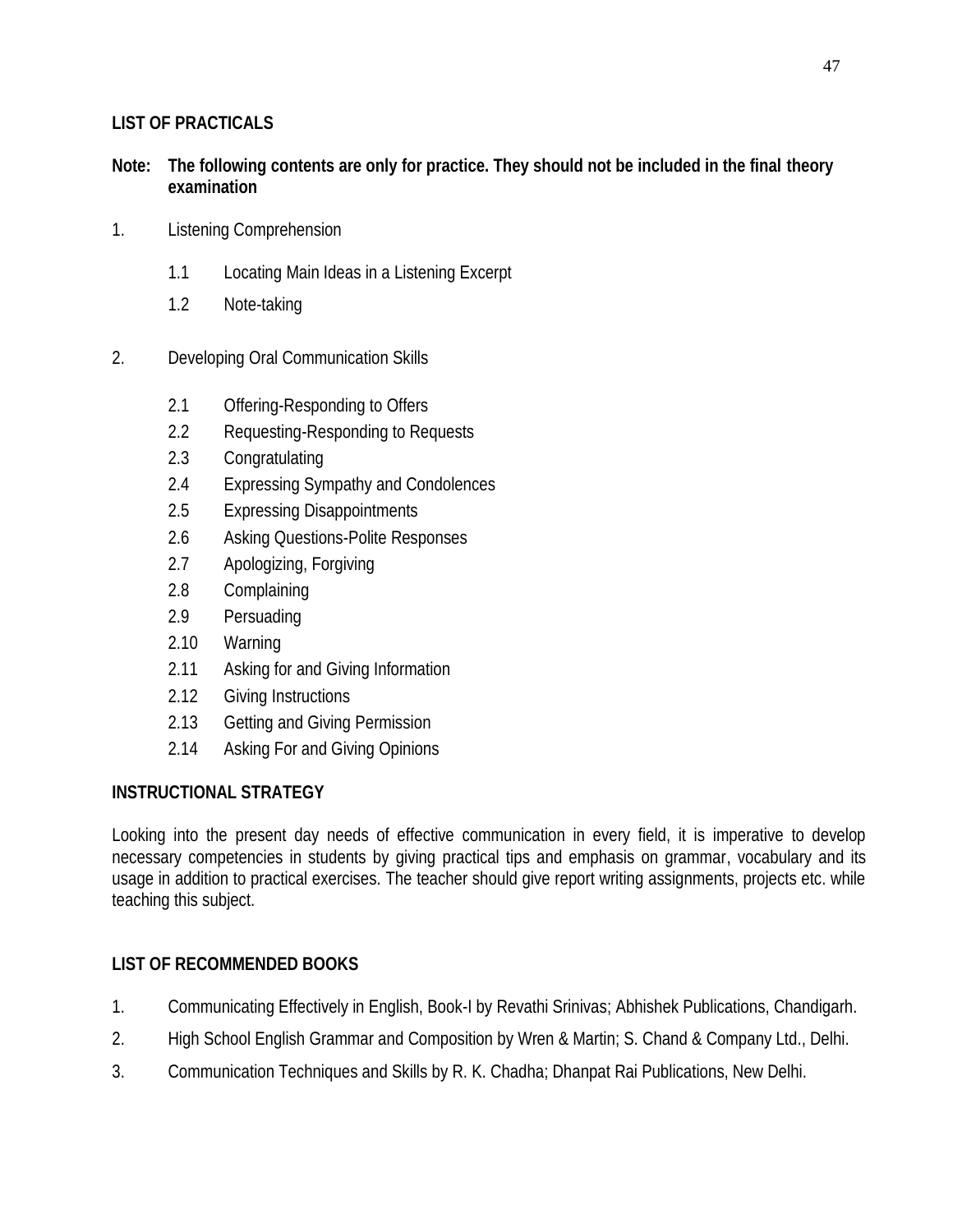| <b>Topic No.</b> | <b>Time Allotted (Hrs)</b> | Marks Allotted (%) |  |  |
|------------------|----------------------------|--------------------|--|--|
|                  | 15                         | 30                 |  |  |
|                  | 15                         | 35                 |  |  |
|                  | 18                         | 35                 |  |  |
| Total            | 18                         | 1ሰበ                |  |  |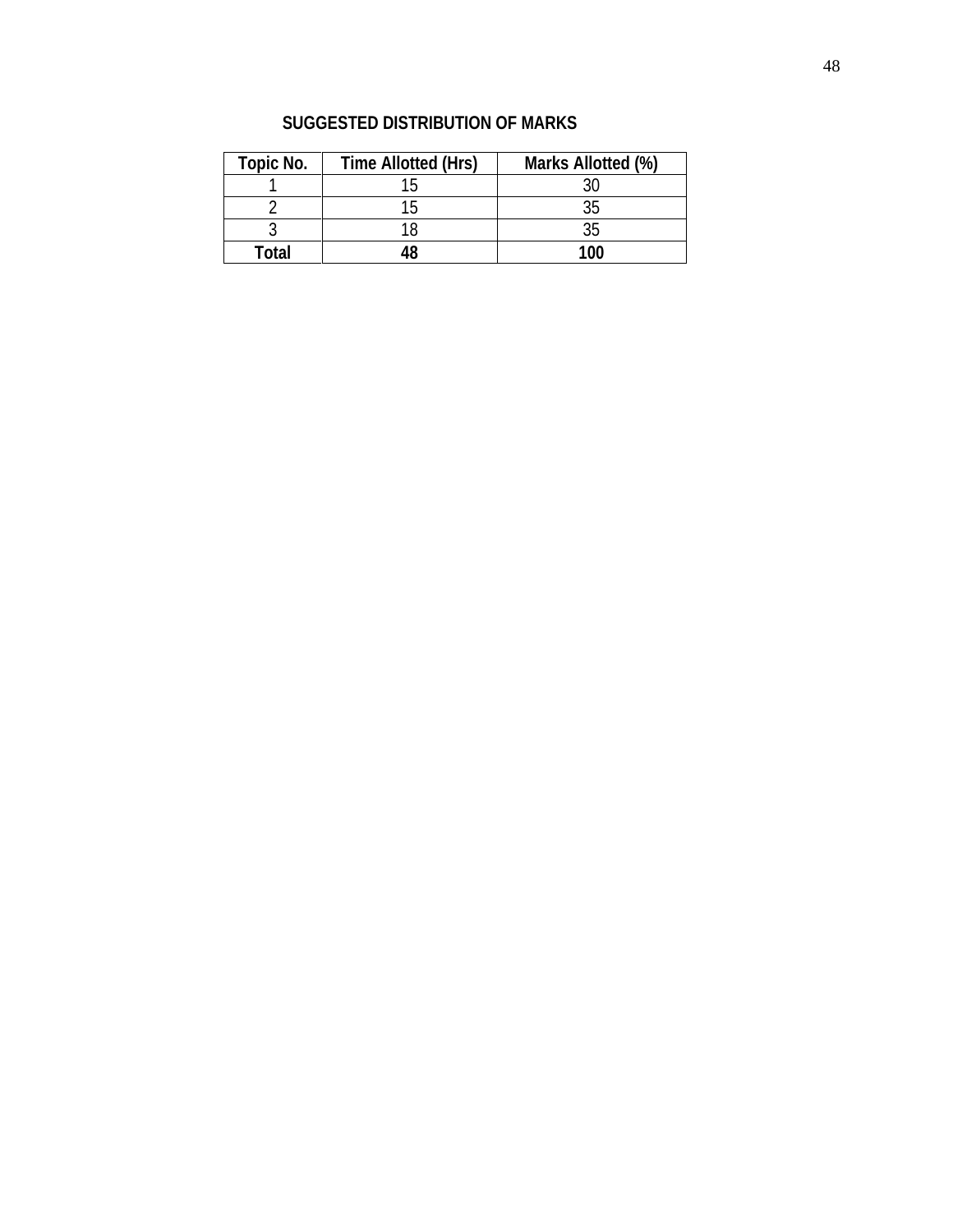# **2.2. APPLIED MATHEMATICS - II**

L T P  $5 - -$ 

## **RATIONALE**

Applied Mathematics forms the backbone of engineering students. The curriculum of mathematics has undergone changes from time to time in accordance with growth of subject. Diploma in Engineering is a launching stage where the students learn the basics of engineering. The revised syllabus has been designed keeping in view the emerging needs of all categories of students. Great emphasis has been laid on application of various contents like differential calculus, integral calculus, differential equations and statistics. This course will develop analytical abilities to make exact calculations and provide continuing educational base to the students.

**Note:- Teachers should give examples of engineering/technology applications of various concepts and principles in each topic so that students are able to appreciate learning of these concepts and principles.**

### **DETAILED CONTENTS**

- 1. Differential Calculus (30 hrs)
	- 1.1 Definition of function; Concept of limits.

|                             |                                |  | I t          |                   |     | x <sup>n</sup> - a <sup>n</sup> , |  |
|-----------------------------|--------------------------------|--|--------------|-------------------|-----|-----------------------------------|--|
| <b>Four standard limits</b> |                                |  | $\mathsf{X}$ |                   |     |                                   |  |
|                             |                                |  |              |                   | x-a |                                   |  |
| -lt                         | Sin x Lt ax-1 Lt $(1+x)^{1/x}$ |  |              |                   |     |                                   |  |
| $\mathsf{X}$                | $0 -$                          |  |              | x 0 --------, x 0 |     |                                   |  |
|                             |                                |  |              |                   |     |                                   |  |

- 1.2 Differentiation by definition of  $x<sup>n</sup>$ , sin x,  $\cos x$ , tan x, e<sup>x</sup>, log<sub>a</sub>x only
- 1.3 Differentiation of sum, product and quotient of functions. Differentiation of functin of a function.
- 1.4 Differentiation of inverse trigonometrical functions, Logarithmic differentiation, Exponential differentiation, Successive differentiation (upto third order only).
- 1.5 Applications:
	- (a) Maxima and minima
	- (b) Equation of tangent and normal to a curve (for explicit functions only)  $-$  Simple problems only

#### 2. Integral Calculus (25 hrs)

- 2.1 Integration as inverse operation of differentiation
- 2.2 Simple standard integrals and related problems
- 2.3 Simple integration by substitution, by parts and by partial fractions (for linear factors only)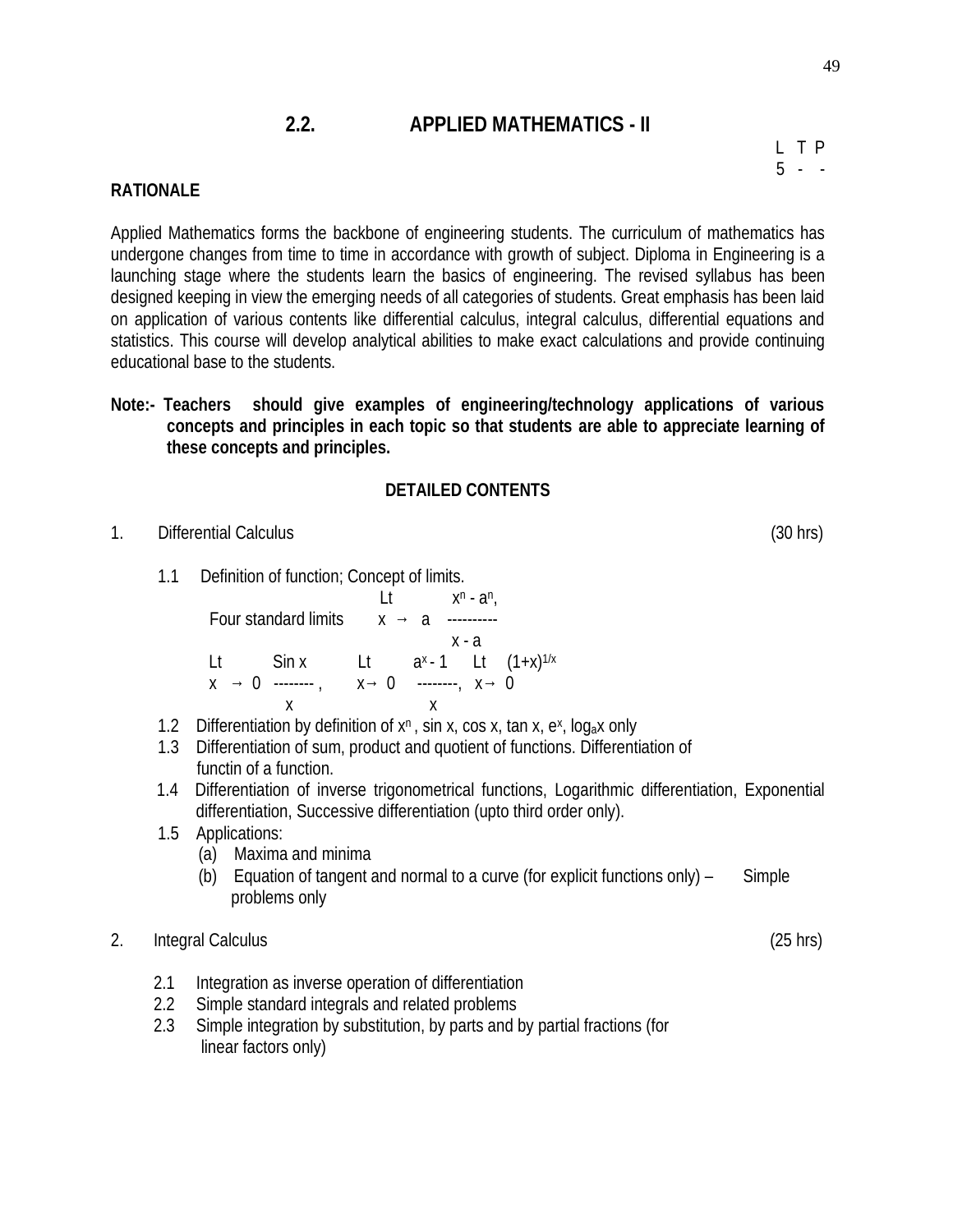2.4 Evaluation of definite integrals (simple problems)-

 $\pi/2$   $\pi/2$   $\pi/2$ Evaluation of  $\int$  Sin<sup>n</sup> x dx,  $\int$  Cos<sup>n</sup> x dx,  $\int$  Sin<sup>m</sup> x Cos<sup>n</sup> x dx 0 0 0 using formulae without proof (m and n being positive integers only)

- 2.5 Numerical integration by Simpson's Rule and Trapezoidal Rule (simple problems only)
- 3 Ordinary Differential Equations (10 hrs)
	- 3.1. Definition, order, degree, linear and non-linear differential equations
	- 3.2 Formation of differential equations (upto second order)
	- 3.3. Solution of first order differential equations by variable separable method only
- 4. Statistics (15 hrs)

- 4.1 Measures of Central Tendency: Mean, Median, Mode
- 4.2 Measures of Dispersion: Mean deviation, Standard deviation
- 4.3 Co-efficient of rank correlation

## **INSTRUCTIONAL STRATEGY**

Basic elements of Differential Calculus, Integral Calculus, Ordinary Differential Equations and Statistics can be taught in the light of their applications in the field of engineering and technology. By laying more stress on applied part, teachers can also help in providing continuing education base to the students.

## **RECOMMENDED BOOKS**

- 1. Elementary Engineering Mathematics by BS Grewal; Khanna Publishers, New Delhi
- 2. Engineering Mathematics by Vol. I & II by S Kohli; IPH, Jalandhar
- 3. Applied Mathematics by Dr. RD Sharma; Dhanpat Rai Publications, Delhi
- 4. Applied Mathematics, Vol. I & II by SS Sabharwal & Sunita Jain; Eagle Parkashan, Jalandhar
- 5. Comprehensive Mathematics, Vol. I & II Laxmi Publications, Delhi.

| <b>Topic No.</b> | <b>Time Allotted (Hrs)</b> | Marks Allotted (%) |  |  |
|------------------|----------------------------|--------------------|--|--|
|                  | ৭০                         | 40                 |  |  |
|                  | 25                         | 30                 |  |  |
|                  | 10                         | 10                 |  |  |
|                  | 15                         | 20                 |  |  |
| Total            | ନ୍ଧଠ                       | 100                |  |  |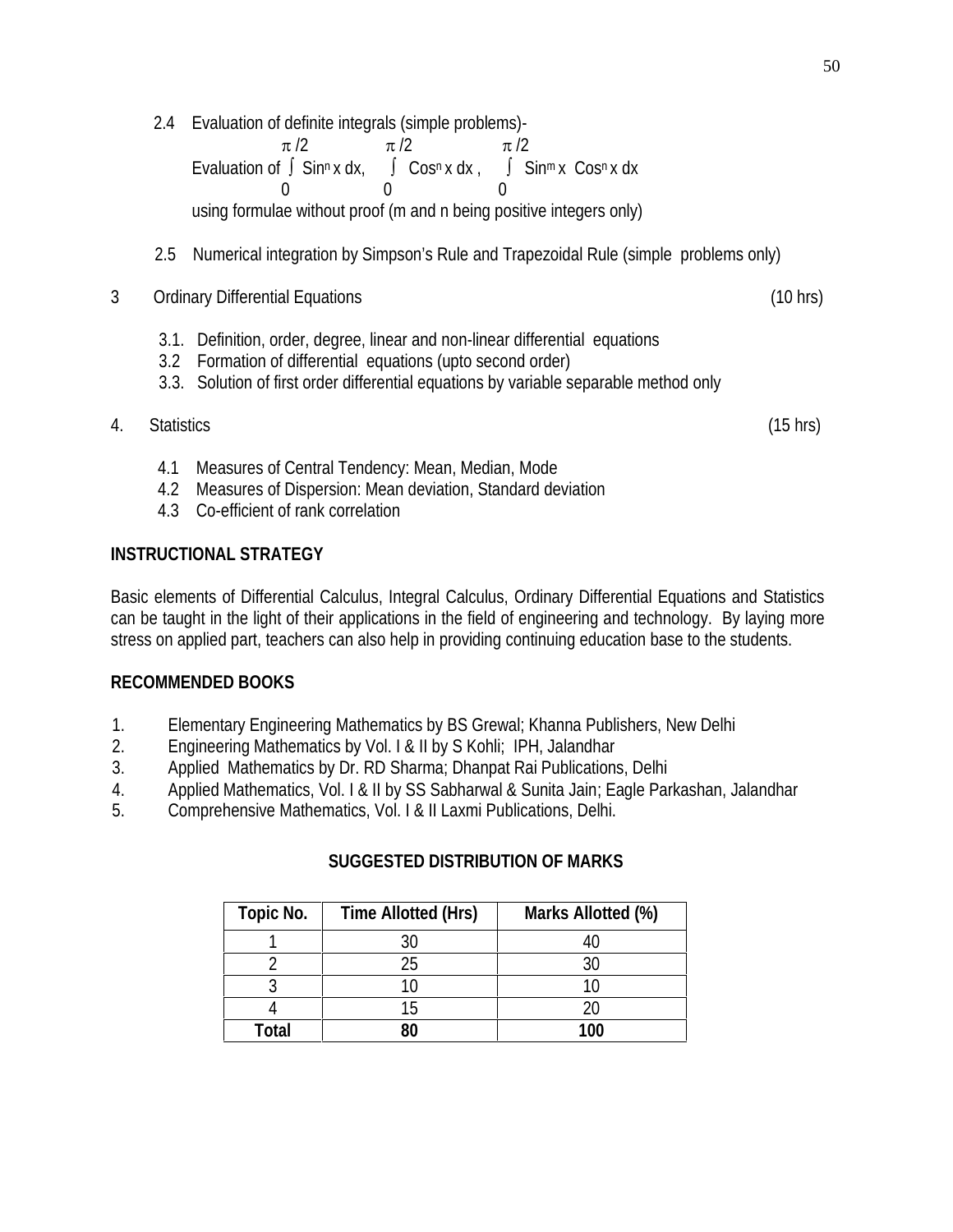L T P 4 - 2

# **2.3 APPLIED PHYSICS-II**

### **RATIONALE**

Applied Physics includes the study of a large number of diverse topics related to things that go in the world around us. It aims to give an understanding of this world both by observation and prediction of the way in which objects behave. Concrete use of physical principles and analysis in various fields of engineering and technology are given prominence in the course content.

## **Note: Teachers should give examples of engineering/technology applications of various concepts and principles in each topic so that students are able to appreciate learning of these concepts and principles.**

## **DETAILED CONTENTS**

- 1. Waves and Vibrations (10 hrs)
	- 1.1. Definition of wave with examples
	- 1.2. Types of wave motion, transverse and longitudinal wave motion with examples
	- 1.3. Relation between velocity of wave, frequency and wave length of a wave  $(v = n)$
	- 1.4. Simple harmonic motion: definition, expression for displacement, velocity, acceleration, time period, frequency in S.H.M.
	- 1.5. Vibration of spring mass system, cantilever and determination of their time period.
	- 1.6. Free, forced and resonant vibrations with examples
- 2. Applications of Sound Waves (10 hrs)
	- 2.1 Acoustics of buildings-reverberation, reverberation time, echo, noise, coefficient of absorption of sound, methods to control reverberation time
	- 2.2 Ultrasonics-Methods of production (magnetostriction oscillator only) and their engineering applications to cold welding, drilling, cleaning and SONAR
- 3. Principles of Optics (10 hrs)
	- 3.1 Lenses, reflection & refraction of light, refractive index, lens formula (no derivation), real and virtual image, magnification.
	- 3.2 Power of lens, microscope, telescope (definition only)
	- 3.3 Total internal reflection, critical angle and conditions for total internal reflection.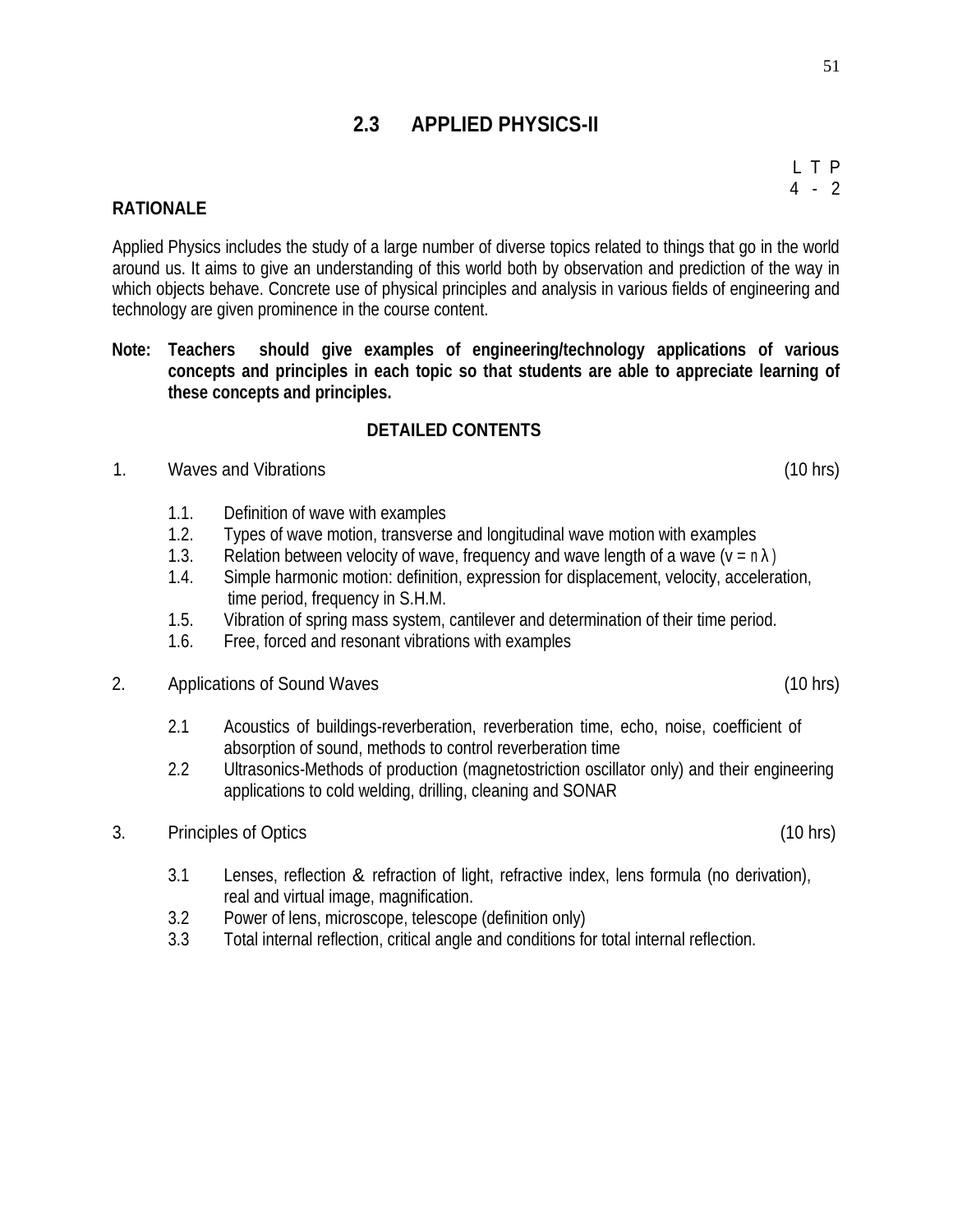## 4. Electrostatics (12 hrs)

- 4.1 Coulomb's law, unit charge
- 4.2 Gauss's Law
- 4.3 Electric field intensity and electric potential (definition and units only)
- 4.4 Application of Gauss's Law to straight charged conductor, plane charged sheet
- 4.5 Capacitance, capacitance of parallel plate capacitor, series and parallel combination of capacitors
- 4.6 Dielectric and its effect on capacitors, dielectric constant and dielectric breakdown
- 5. Current Electricity (10 hrs)
	- 5.1 Definition of electric current, resistance , potential & their units.
	- 5.2 Ohm's law
	- 5.3 Specific resistance, series and parallel combination of resistances, effect of temperature on resistance.
	- 5.4 Kirchhoff's laws, Wheatstone bridge
	- 5.5 Heating effect of current and concept of electric power
- 6. Semi Conductor Physics (6 hrs)
	- 6.1 Types of materials (insulator, semi-conductor, conductor), intrinsic and extrinsic semi conductor, p-n junction diode and its characteristics
	- 6.2 Diode as rectifier-half wave and full wave rectifier, semi conductor transistor pnp and npn (introduction only)
- 7. Modern Physics (6 hrs)
	- 7.1 Lasers: concept of energy levels, ionizations and excitation potentials; spontaneous and stimulated emission; population inversion, Laser, types of lasers, ruby laser and applications of laser
	- 7.2 Fiber optics: Introduction and applications
	- 7.3 Super conductivity: Phenomenon of super conductivity, Type I and Type II super conductor and its applications

# **LIST OF PRACTICALS**

- 1. To determine and verify the time period of cantilever.
- 2. To determine time period of Simple Pendulum.
- 3. To verify ohm's law.
- 4. To verify law of resistance in series.
- 5. To verify law of resistances in parallel.
- 6. To find resistance of galvanometer by half deflection method.
- 7. To convert a galvanometer into an ammeter of given range.
- 8. To convert a galvanometer into a voltmeter of given range.
- 9. To study and verify laws of reflection using mirrors.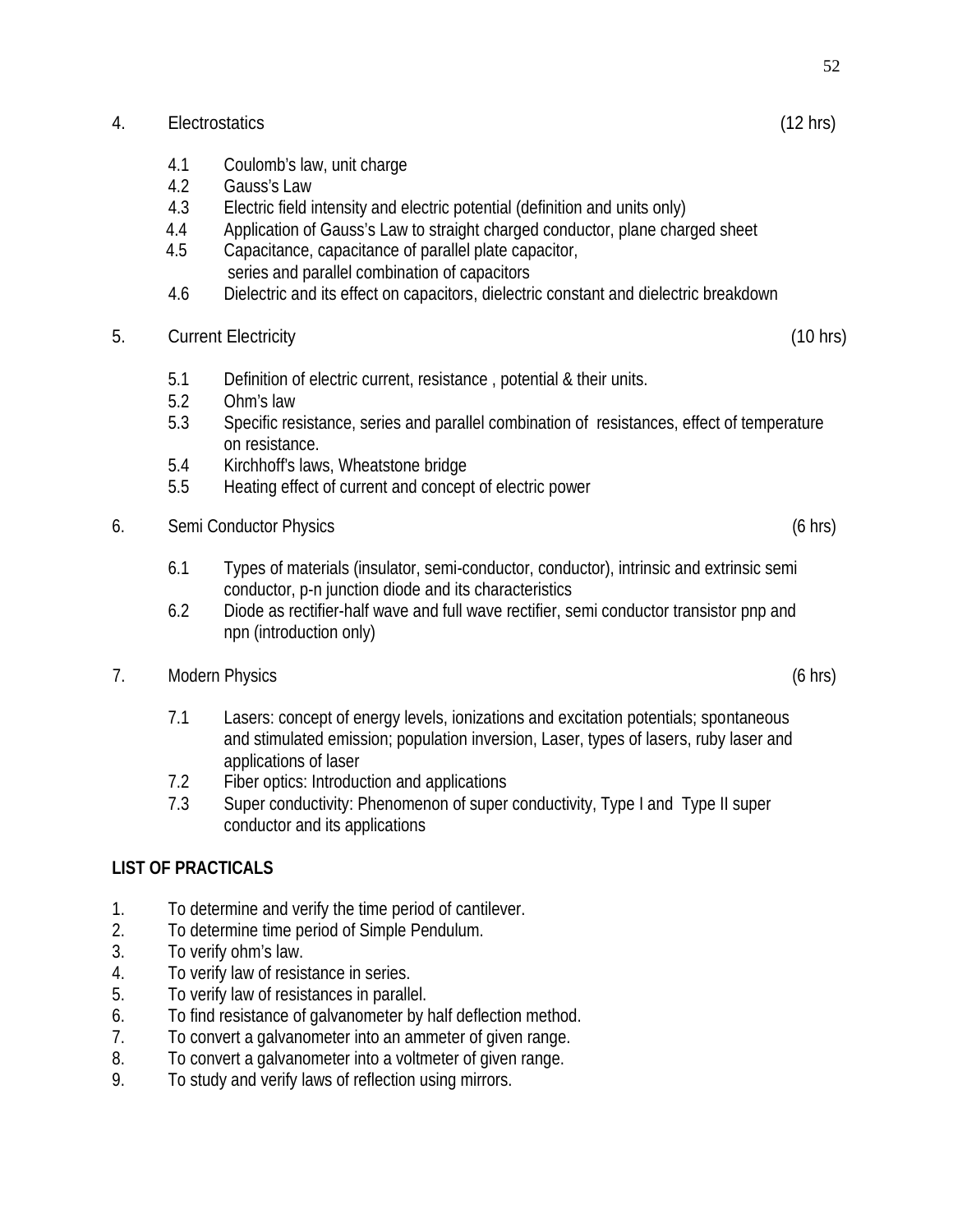## **INSTRUCTIONAL STRATEGY**

Teacher may use various instructional media like models, charts and graphs while imparting instructions. The field application should be made clear before teaching the basics of waves, sound, light, electrostatics, semiconductor and modern physics etc to develop proper understanding of the physical phenomenon**.** Use of demonstration will make the subject interesting and develop scientific temper in the students.

## **RECOMMENDED BOOKS**

- 1. Concept of Physics by H.C. Verma, Part-1, Bharti Bhawan, New Delhi
- 2. Concept of Physics by H.C. Verma, Part-2, Bharti Bhawan, New Delhi
- 3. A Text Book of Applied Physics by RA Banwat and SD Dogra, Eagle Parkashan, Jallandhar
- 4. Applied Physics by BL Arora, King India Publications, New Delhi

| SUGGESTED DISTRIBUTION OF MARKS |  |
|---------------------------------|--|
|---------------------------------|--|

| S.No         | <b>Time Allotted</b> | <b>Marks Allotted</b> |
|--------------|----------------------|-----------------------|
|              | (Hrs.)               | $\frac{1}{2}$         |
|              | 10                   | 14                    |
| 2            | 10                   | 14                    |
| 3            | 10                   | 14                    |
|              | 12                   | 20                    |
| 5            | 10                   | 16                    |
| 6            | 06                   | 12                    |
|              | 06                   | 10                    |
| <b>Total</b> | 64                   | 100                   |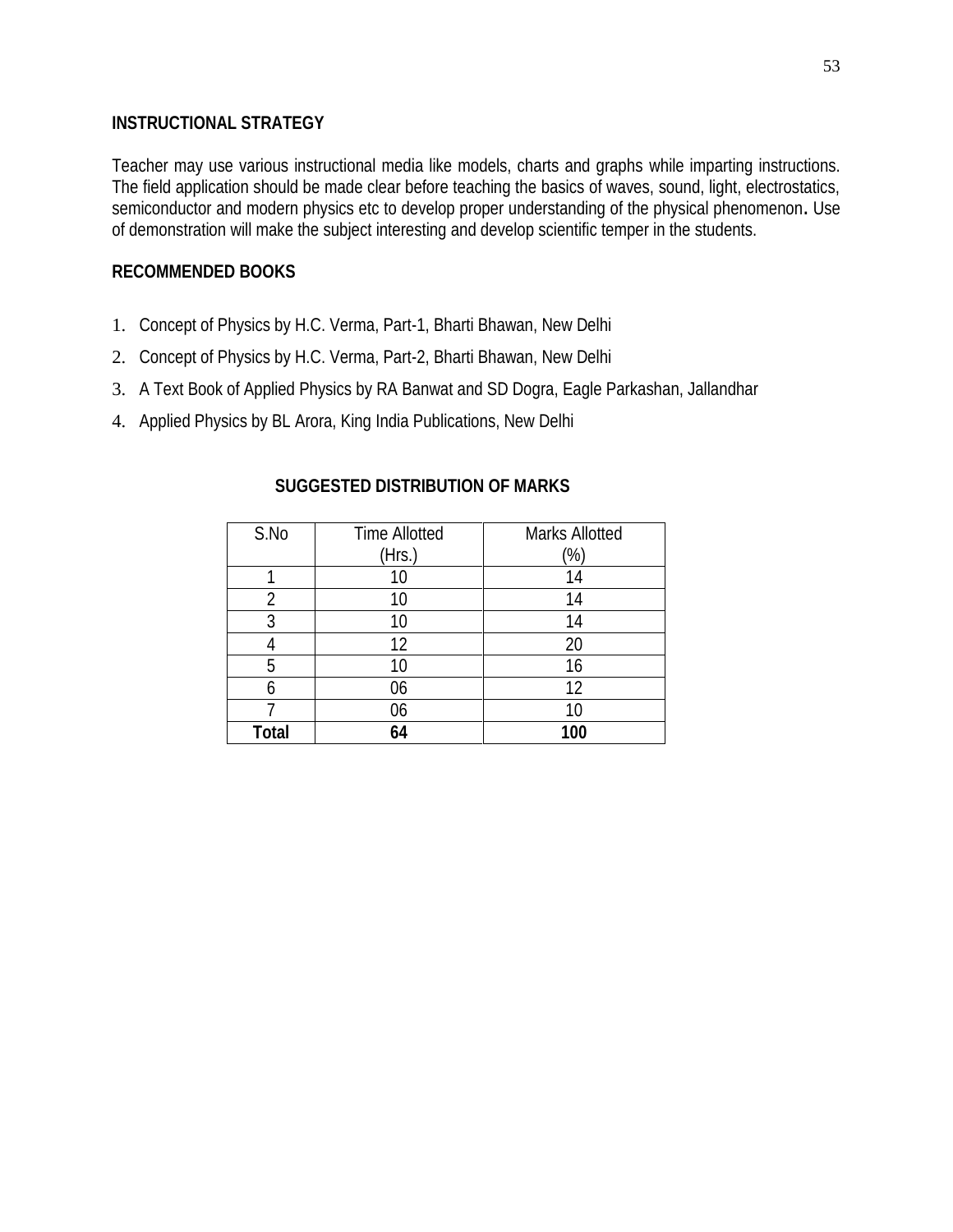# **2.4 APPLIED CHEMISTRY-II**

L T P  $3 - 2$ 

## **RATIONALE**

The role of chemistry in every branch of engineering and technology is expanding greatly. Now a days, various chemical products are playing important role in the field of engineering with increasing number of such products each successive years. The strength of materials, the chemical composition of substances, their behaviour when subjected to different treatment and environment, and the laws of heat and dynamic energy have entered in almost every activity of modern life. Chemistry is considered as one of the core subjects for diploma students in engineering and technology for developing in them scientific temper and appreciation of chemical properties of materials, which they have to handle in their professional career. Effort should be made to teach this subject through demonstrations/ minor projects and with the active involvement of students.

**Note:- Teachers should give examples of engineering/technology applications of various concepts and principles in each topic so that students are able to appreciate learning of these concepts and principles.**

#### **DETAILED CONTENTS**

1. Metallurgy (08 hrs)

- 1.1 A brief introduction of the terms: Metallurgy (types), mineral, ore, gangue or matrix, flux, slag, concentration (methods of concentrating the ores), ore, roasting, calcinations, smelting and refining of metal.
- 1.2 Metallurgy of (i) Aluminium (ii) Iron
- 1.3 Definition of an alloy, purposes of alloying, composition, properties and uses of alloys, monel metal, magnalium, duralumin, alnico, stainless steel and invar.

## 2. Fuels (10 hrs)

- 2.1 Definition of a 'Fuel', characteristics of a good fuel and classification of fuels with suitable examples
- 2.2 Definition of Calorific value of a fuel and determination of calorific value of a solid fuel with the help of Bomb calorimeter. Simple numerical problems based upon Bomb-calorimeter method of finding the Calorific values
- 2.3 Brief description of 'Proximate' and 'Ultimate' analysis of a coal. Importance of conducting the proximate and ultimate analysis of a fuel
- 2.4 Merits of gaseous fuels over those of other varieties of fuels
- 2.5 Manufacture, composition, properties and uses of (i) Water gas (ii) Oil gas (iii) Biogas
- 2.6 Composition, calorific values and applications of (i) LPG (ii) CNG (iii) Power alcohol

54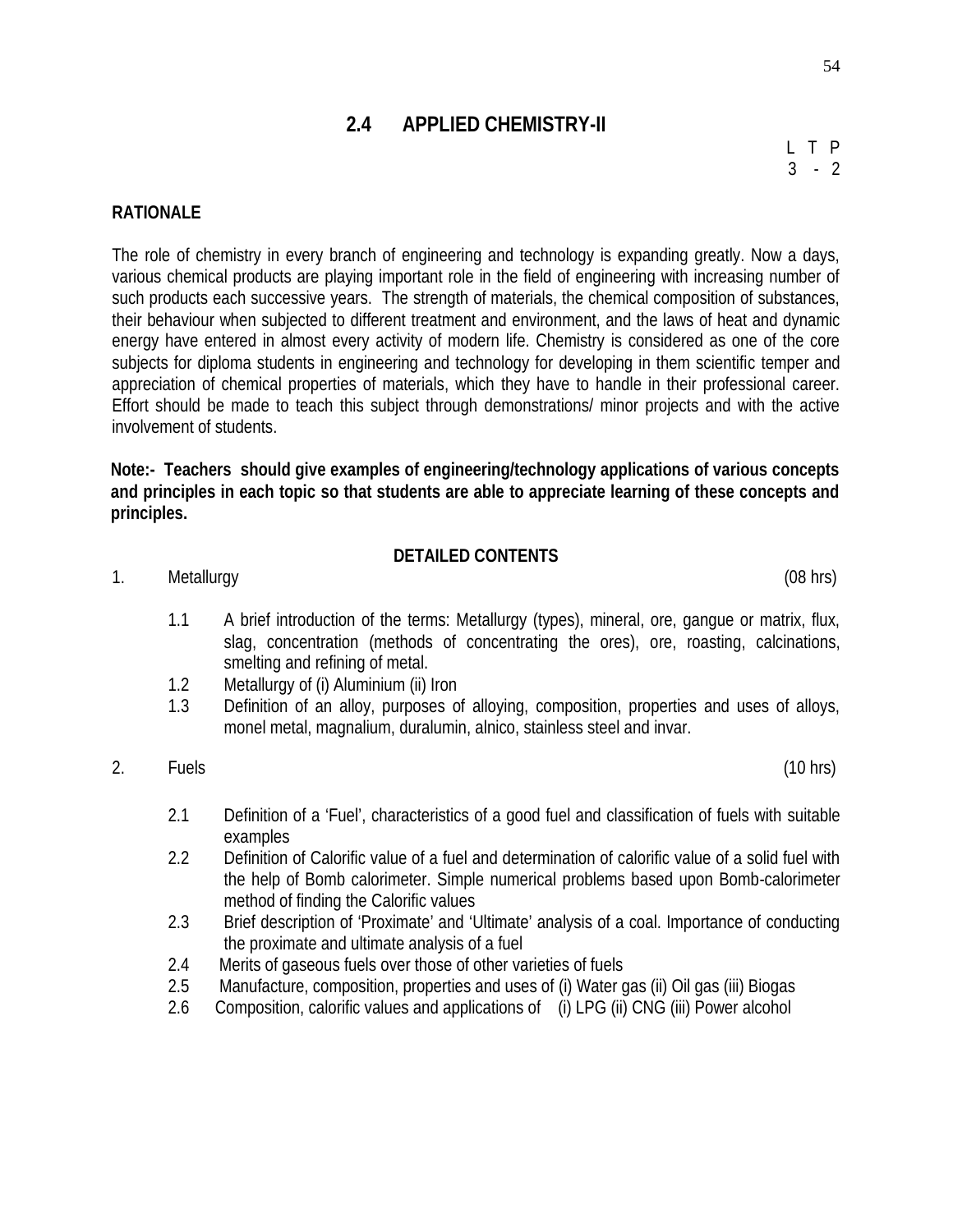2.7 Fuel rating

2.7.1 Octane number for petrol

2.7.2 Cetane number for diesel

- 3 Corrosion (06 hrs)
	- 3.1 Definition of corrosion
	- 3.2 Theories of corrosion i.e. (i) direct chemical action theory and (ii) electro chemical theory
	- 3.3 Passivity
	- 3.4 Prevention of corrosion by
		- 3.4.1 Alloying
		- 3.4.2 Providing metallic coatings
		- 3.4.3 Cathodic protections:
			- (a) Sacrificial
				- (b) Impressed voltage method
		- 3.4.4 Heat treatment (quenching, annealing, tempering & normalizing)
- 4 Lubricants (06 hrs)

- 4.1 Definition of (i) lubricant (ii) lubrication
- 4.2 Classification of lubricants
- 4.3 Principles of lubrication
	- 4.3.1 fluid film lubrication
	- 4.3.2 boundary lubrication
	- 4.3.3 extreme pressure lubrication
- 4.4 Properties of lubricants
	- 4.4.1 Physical properties: viscosity, viscosity index, flash-point, fire-point, cloud-pour point, oiliness, volatility, emulsification
	- 4.4.2 Chemical properties-Total acidity number (TAN) saponification and iodine value, coke number and aniline point.
- 4.5 Criterion for selection of a good lubricant
- 5 Glass (04 hrs)

- 5.1 Glass: Chemical composition, types of glasses and their applications
- 5.2 Manufacture of ordinary glass and lead glass
- 6. Classification and Nomenclature of Organic Compounds (06 hrs)

Classification of Organic Compounds, functional group, Homogolus Series, IUPAC-Nomenclature of various homogolous series i.e. alcohols, aldehydes, ketones, carboxylic acids, and phenols. (First six members of each series only)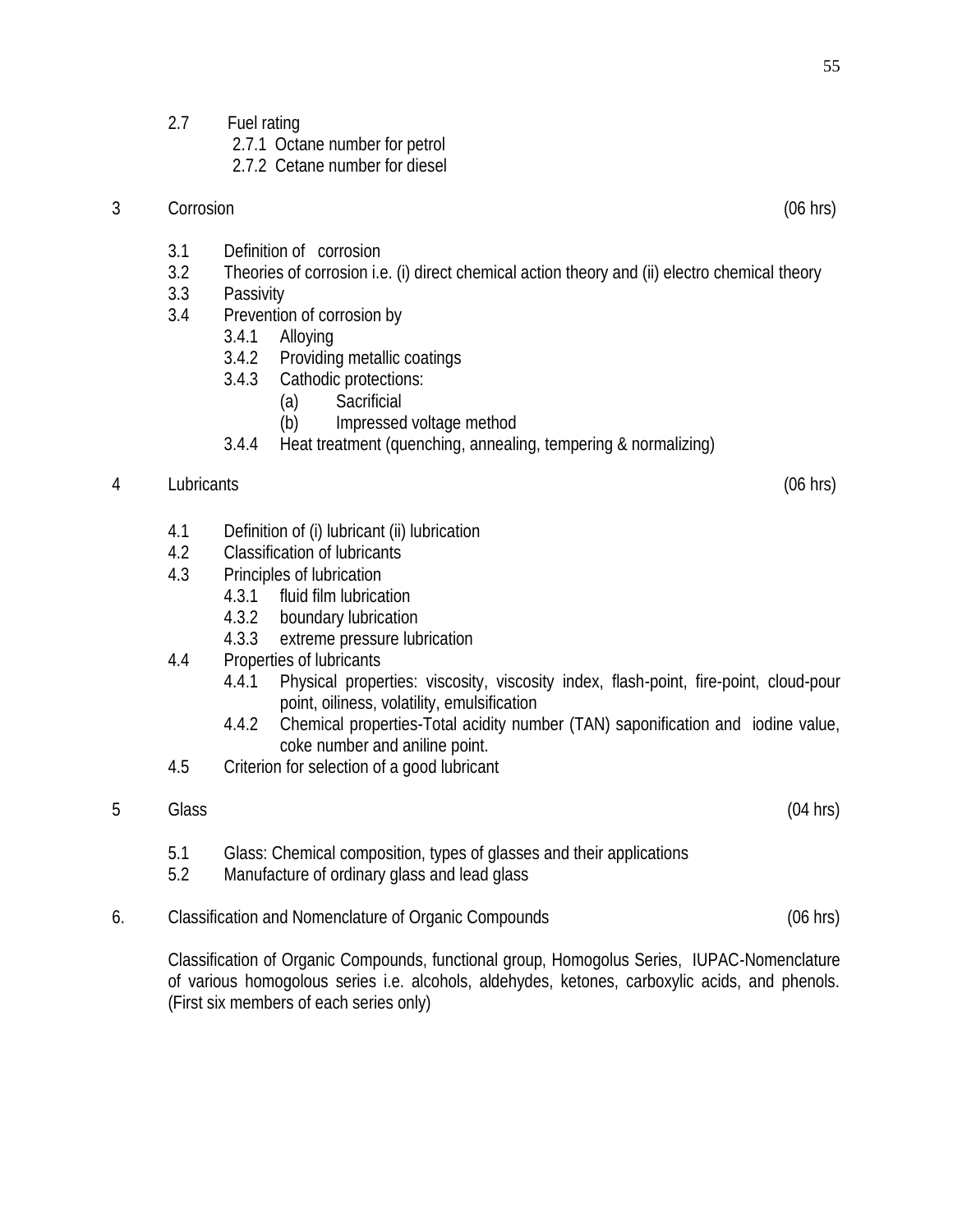## 7. Polymers & Plastics (08 hrs)

- 7.1 Definition of polymer, monomer & degree of polymerization
- 7.2 Brief introduction of addition & condensation polymers with suitable examples (PVC, Polyester, Teflon, Nylon 66, Bakelite)
- 7.3 Definition of plastic & type of plastics (thermo & thermo setting plastics) with suitable examples
- 7.4 Applications of polymers & plastics in daily life.

# **LIST OF PRACTICALS**

- 1. Gravimetric analysis and study of apparatus used
- 2. To determine the percentage composition of a mixture consisting of a volatile and a non-volatile substances
- 3. Determine the viscosity of a given oil with the help of "Redwood viscometer"
- 4. Determine the flash point of the given oil with the help of Abel's Flash Point Apparatus
- 5. Estimate the amount of moisture in the given sample of coal
- 6. Estimate the amount of ash in the given sample of coal
- 7. Electroplate the given strip of Cu with Ni
- 8. Confirmation test of alcohol, aldehydes, carboxylic acid
- 9. To determination the total acidity number of a lubricant
- 10. Detection of metal iron in the rust (solution of rust in concentrated HCl may be given)
- 11. To study the effect of metal coupling on corrosion of metals

# **INSTRUCTIONAL STATREGY**

Teacher may take help of various models and charts while imparting instructions to make the concepts clear. More emphasis may be laid on discussing and explaining practical applications of various chemical processes and reactions. In addition, students should be encouraged/motivated to study those processes in more details, which may find practical applications in their future professional life.

# **RECOMMENDED BOOKS**

- 1. Chemistry in Engineering by J.C. Kuriacose and J. Rajaram; Tata McGraw-Hill Publishing Company Limited, New Delhi
- 2. Engineering Chemistry by Dr. S. Rabindra and Prof. B.K. Mishra ; Kumar and Kumar Publishers (P) Ltd. Bangalore-40
- 3. A Text Book of Applied Chemistry-I by SS Kumar; Tata McGraw Hill, Delhi
- 4. Progressive Applied Chemistry –I and II by Dr. G.H. Hugar; Eagle Prakashan, Jalandhar
- 5. Engineering Chemistry by Jain PC and Jain M Dhanpatrai publishers. New Delhi
- 6. Chemistry of Engineering by Aggarwal CV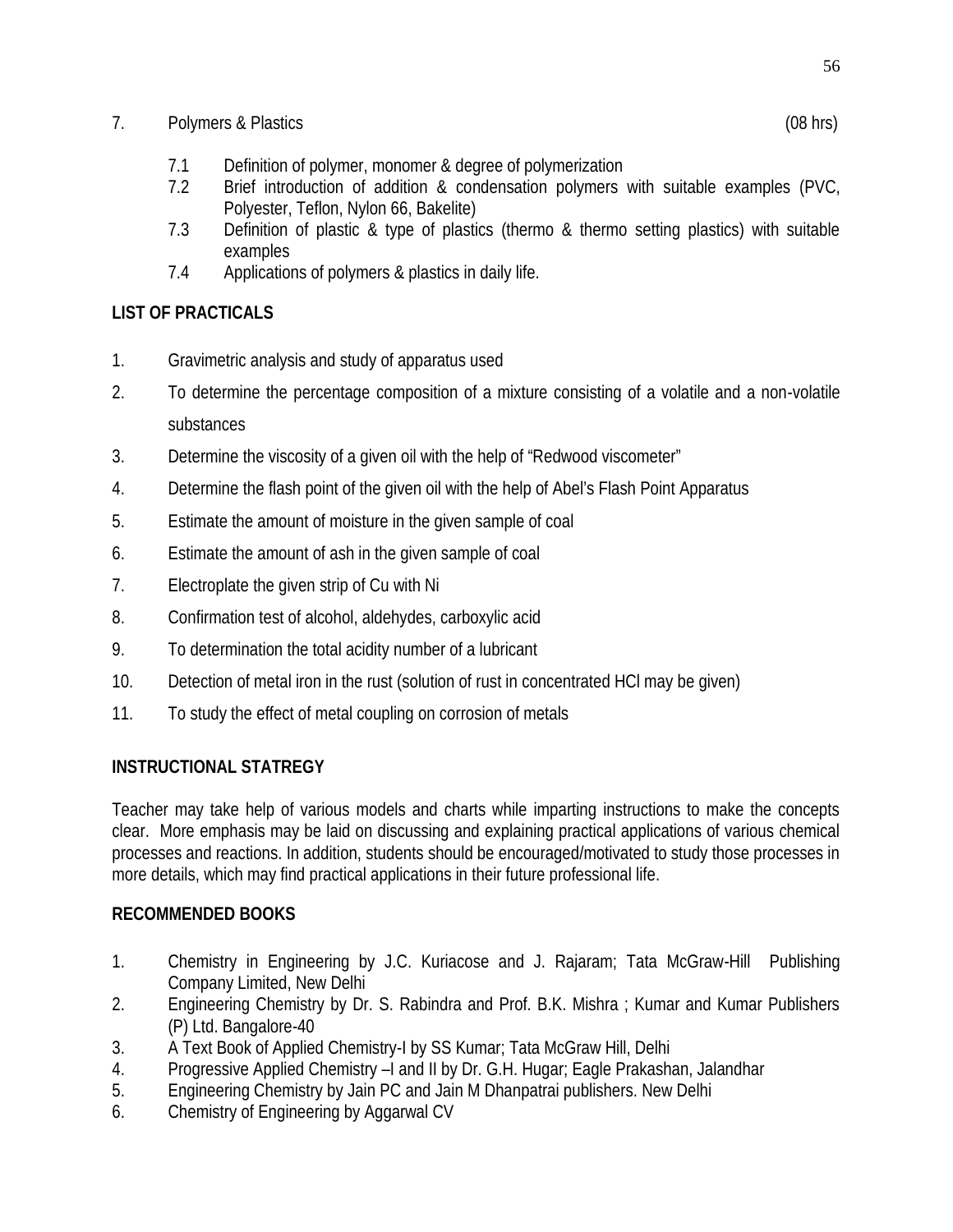- 7. Chemistry for Environmental Engineers by Swayer and McCarty, McGraw Hill, Delhi
- 8. A Text Book of Applied Chemistry-I by Sharma and Others; Technical Bureau of India, Jalandhar
- 9. A Text Book of Applied Chemistry-II by Dr. J K Sharma (Hindi version), Abhishek Publications, Sec. 17-C, Chandigarh.

| <b>Topic No.</b> | <b>Time Allotted (Hrs)</b> | Marks Allotted (%) |
|------------------|----------------------------|--------------------|
|                  | 08                         | 16                 |
| 2                | 10                         | 20                 |
| 3                | 06                         | 14                 |
|                  | 06                         | 14                 |
| 5                | 04                         | 08                 |
| հ                | 06                         | 12                 |
|                  | 08                         | 16                 |
| Total            | 12                         | 100                |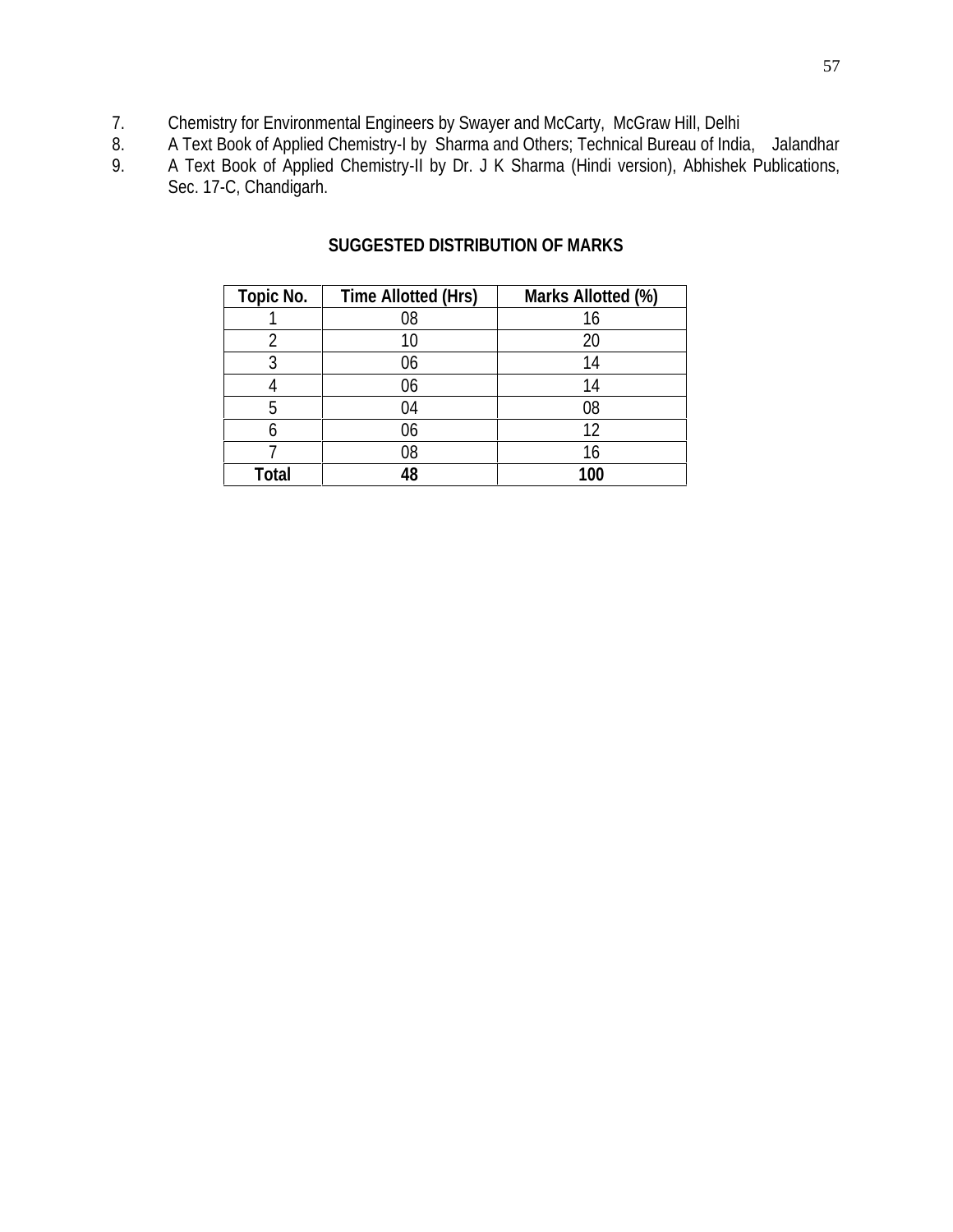# **2.5 BASIC ELECTRICAL ENGINEERING**

**RATIONALE**

This course will enable the students to understand the basic concepts and principles of d.c and a.c fundamental, a.c circuits, batteries, electromagnetic induction etc. including constant voltage and current sources. A diploma holder may be involved in various jobs ranging from preventive maintenance of electrical installation to fault location etc. In addition, he may be working in testing laboratories where he uses measuring instruments. To carry out these and similar jobs effectively, knowledge of basic concepts, principles and their applications is very essential.

#### **DETAILED CONTENTS**

#### 1. DC Circuits (07 hrs)

- 1.1 Concept of electricity, various applications of electricity, advantages of electricity over other types of energy.
- 1.2 Definition- voltage, current, potential difference, power, energy and their units.
- 1.3 Ohm's law and its practical applications, concepts of resistance, conductance, resistivity and their units,
- 1.4 Effect of temperature on resistance, temperature coefficient of resistance
- 1.5 Series and parallel combination of resistors, wattage consideration, simple problems
- 1.6 Kirchhoff's current law and Kirchhoff's voltage law and their applications to simple circuits.
- 1.7 Conversion of electrical circuits from Star to Delta and Delta to Star.
- 2. DC Circuit Theorems (04 hrs)
	- 2.1. Thevenin's theorem, Norton's theorem, super position theorem, maximum power transfer theorem.
	- 2.2 Application of network theorems in solving d. c circuit problems.
- 3. Voltage and Current Sources (04 hrs)
	- 3.1. Concept of voltage sources- symbol, graphical representation and characteristics of constant/ ideal and practical sources.
	- 3.2. Concept of current sources- symbol, graphical representation and characteristics of constant/ideal and practical current sources.
	- 3.3. Basic idea about primary and secondary cells
	- 3.4. Construction, working and applications of Lead-Acid battery, Nickel- Cadmium cell and Silver-Oxide cells

L T P  $3 - 2$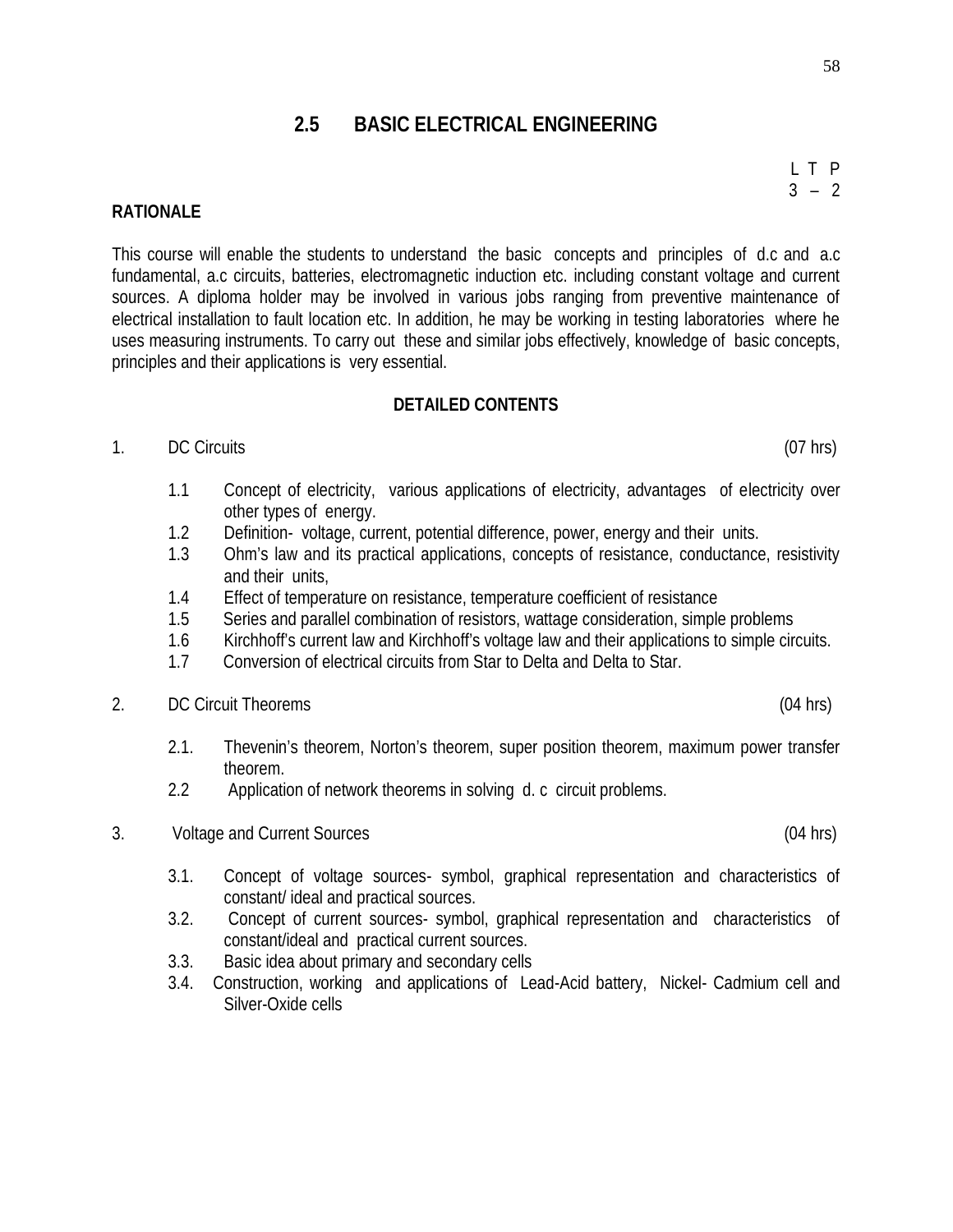#### 4. Electro Magnetic Induction (08 hrs)

- 4.1. Concepts of magnetic field produced by flow of current, Magnetic circuit, concept of magneto-motive force (MMF), flux, reluctance, permeability, analogy between electric and magnetic circuit.
- 4.2. Faraday's laws of electro-magnetic induction, principles of self and mutual induction, self and mutually induced e.m.f, simple numerical problems.
- 4.3. Concept of current growth, decay and time constant in an inductive (RL) circuit.
- 4.4. Energy stored in an inductor, series and parallel combination of inductors.

## 5. AC Fundamentals (12 hrs)

- 5.1 Concept of alternating voltage and current
- 5.2 Difference between a.c and d.c
- 5.3 Concept of cycle, frequency, time period, amplitude, instantaneous value, average value, r.m.s. value, maximum value, form factor and peak factor.
- 5.4 Representation of sinusoidal quantities by phasor diagrams.
- 5.5 Equation of sinusoidal wave form (with derivation)
- 5.6 Effect of alternating voltage applied to a pure resistance, pure inductance and Pure capacitance.
- 6. AC Circuits (10 hrs)
	- 6.1. Concept of Inductive reactance, Capacitive reactance and impedance
	- 6.2. Alternating voltage applied to resistance and inductance in series.
	- 6.3 Alternating voltage applied to resistance and capacitance in series.
	- 6.4. Impedance triangle and phase angle
	- 6.5. Solutions and phasor diagrams for simple RLC circuits (series and parallel).
	- 6.6. Series and parallel resonance conditions (with derivation)
	- 6.7 Power in pure resistance, inductance and capacitance, power in combined RLC circuits. Power factor, active and reactive power and their significance, importance of power factor.
	- 6.8. Definition of conductance, susceptance and admittance
- 7.. Various Types of Power Plants (03 hrs)
	- 7.1. Principle of power generation in thermal, hydro and nuclear power stations and their comparative study.
	- 7.2. Elementary block diagram of thermal, hydro and nuclear power stations.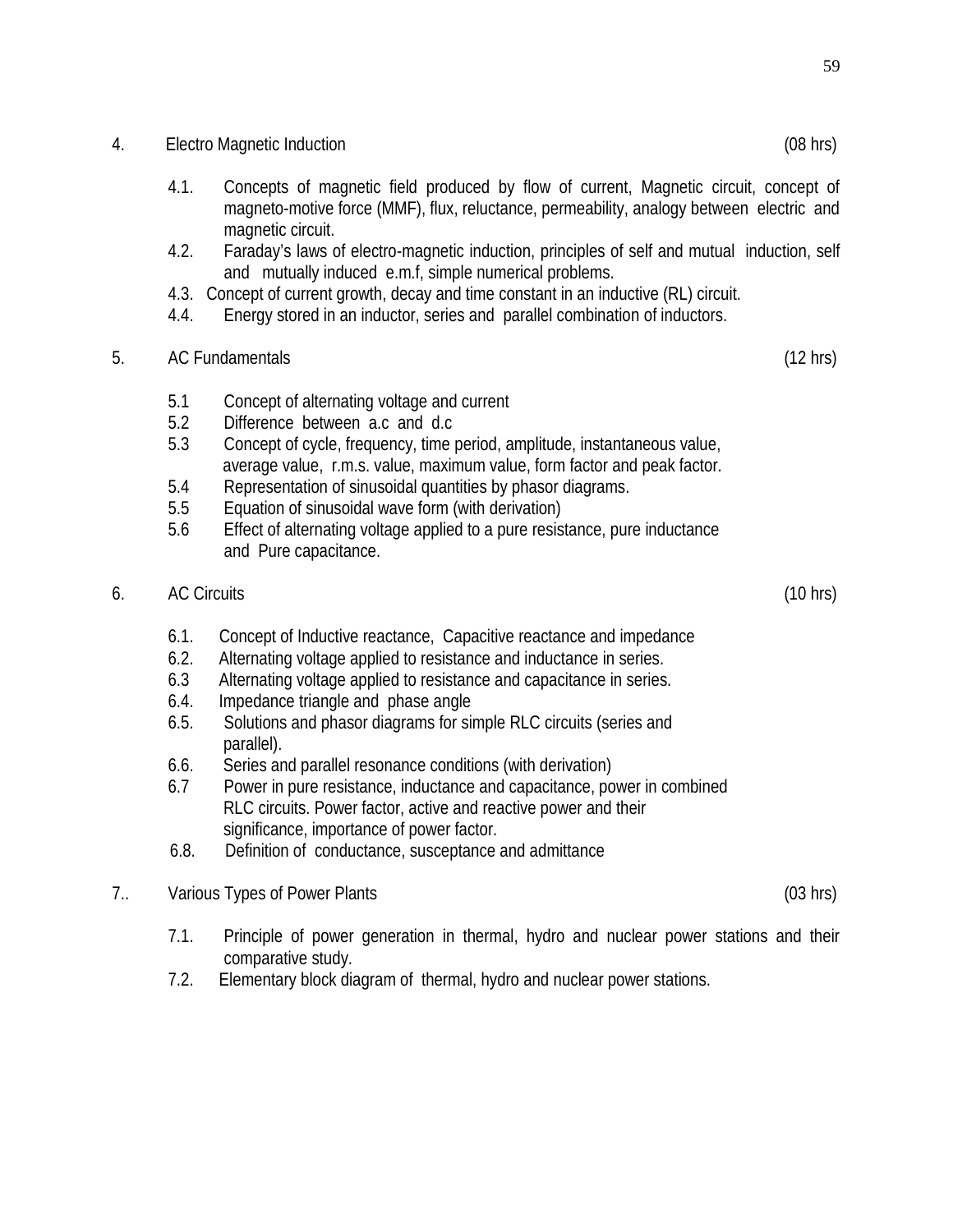## **LIST OF PRACTICALS**

- 1. Familiarization of measuring instruments viz voltmeter, ammeter, CRO, Wattmeter and multi-meter and other accessories
- 2. Verification of ohm's law
- 3. To measure (very low) resistance of an ammeter and (very high) resistance of a voltmeter
- 4. To verify in d.c circuits:
	- a.. Thevenin's theorem,
	- b. Norton's theorem,
	- c. Super position theorem,
	- d. Maximum power transfer theorem,
- 5. To observe change in resistance of a bulb in hot and cold conditions, using voltmeter and ammeter.
- 6. Verification of Kirchhoff's Current Law and Kirchhoff's Voltage Law in a dc circuit
- 7 To find the ratio of inductance of a coil having air-core and iron-core respectively and to observe the effect of introduction of a magnetic core on coil inductance
- 8. To find the voltage current relationship in a single phase R-L and R-C Series circuits, draw their impedance triangles and determine the power factor in each case .
- 9. To test a lead acid storage battery and measure its specific gravity.
- 10. Measurement of power and power factor in a single phase R.L.C. circuit and to calculate active and reactive power.
- 11. Visit to a nearby Power Station(s).

# **RECOMMENDED BOOKS**

- 1. Electrical Technology, Fifth Edition by Edward Hughes, Longman Publishers
- 2. Electrical Technology by BL Theraja, S Chand and Co, New Delhi
- 3. Basic Electrical and Electronics Engineering by SK Sahdev; Dhanpat Rai and Sons, New Delhi
- 4. Experiments in Basic Electrical Engineering by SK Bhattacharya, KM Rastogi; New Age International (P) Ltd.; Publishers New Delhi
- 5. Principles of Electrical Engineering by BR Gupta, S Chand and Co, New Delhi
- 6. Electrical Engineering by DR Arora; Ishan Publications, Ambala
- 7. Basic Electrical Engineering by PS Dhogal, Tata Mc Graw Hill, New Delhi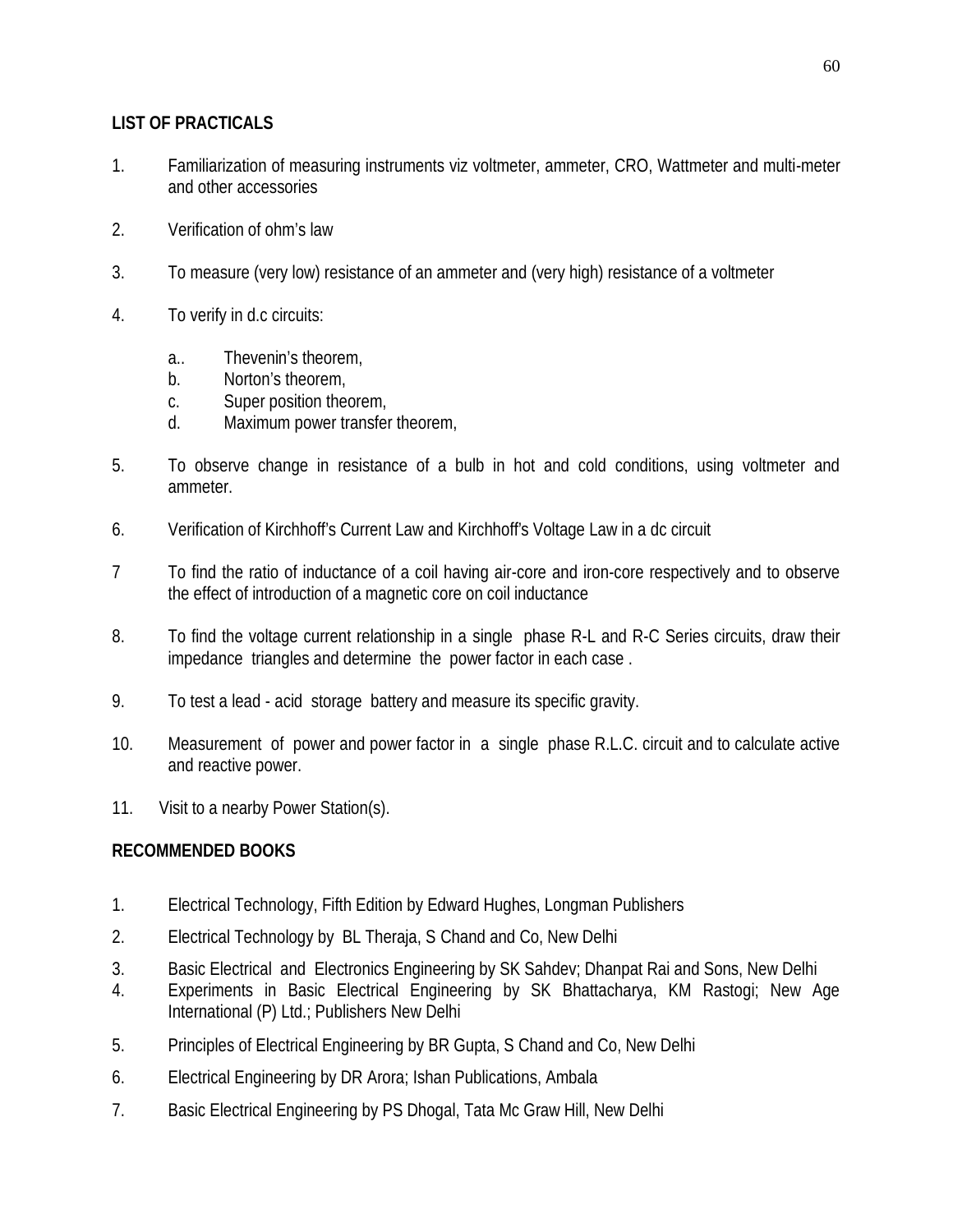- 8. Basic Electrical Engineering by JB Gupta; SK Kataria and Sons, New Delhi
- 9. Experiments in Basic Electrical Engineering by GP Chhalhotra, Khanna Publishers, New Delhi
- 10. Basic Electrical Engineering by T.S. Anand, North Publications, Jalandhar.

| S.No  | <b>Time Allotted</b><br>(Hrs.) | <b>Marks Allotted</b><br>(%) |
|-------|--------------------------------|------------------------------|
|       |                                | 15                           |
| 2     | 04                             | 10                           |
| 3     | 04                             | 10                           |
|       | 08                             | 15                           |
| 5     | 12                             | 20                           |
| հ     | 10                             |                              |
|       | 03                             | 10                           |
| Total | 18                             | 100                          |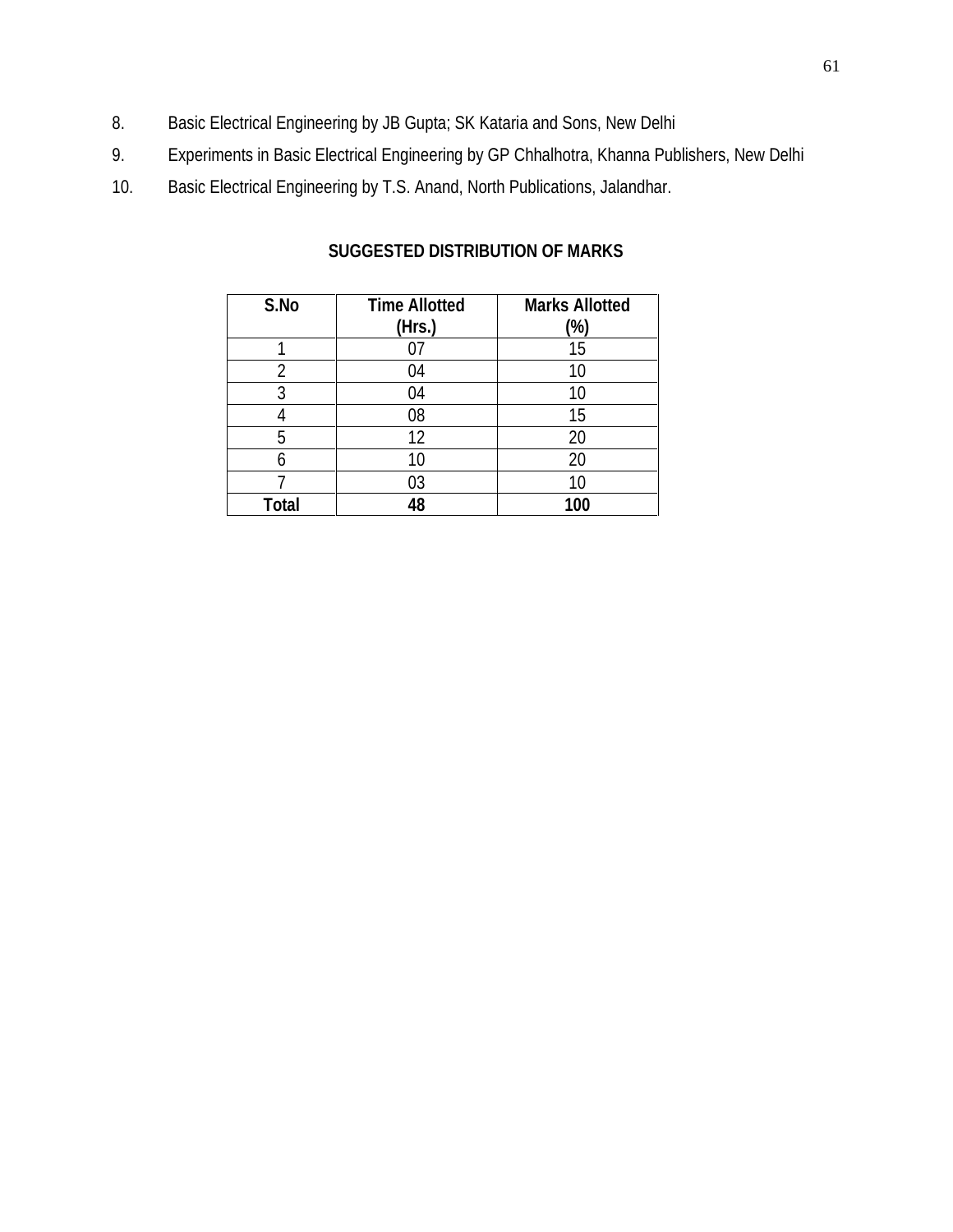# **2.6 ANALOG ELECTRONICS – I**

#### **RATIONALE**

This subject gives the knowledge of fundamental concepts of basic electronics and aims at providing the students with basic understanding of conductors, semiconductors and insulators, extrinsic and intrinsic semi-conductors, p-n junction, need of rectifiers in electronics, understanding of filters in rectifiers, LEDs, varactor diodes, LCD; understanding the working of transistors in various configurations; understanding of FETs and MOSFET etc. for effective functioning in the field of electronic service industry. The teacher should give emphasis on understanding of concepts and explanation of various terms used in the subject. Practical exercises will reinforce various concepts. Industrial/field exposure must be given by organizing visits.

#### **DETAILED CONTENTS**

#### 1. Semi conductor physics (12 hrs)

- Review of basic atomic structure and energy levels, concept of insulators, conductors and semi conductors, atomic structure of Ge and Si, covalent bonds
- Concept of intrinsic and extrinsic semi conductor, P and N type impurities, doping of impurity.
- P and N type semiconductors and their conductivity. Effect of temperature on conductivity of intrinsic semi conductor.
- Energy level diagram of conductors, insulators and semi conductors; minority and majority carriers.

## 2. Semi conductor diode (12 hrs)

- PN junction diode, mechanism of current flow in PN junction, Drift and diffusion current, depletion layer, forward and reverse biased PN junction, potential barrier, concept of junction capacitance in froward and reverse bias condition.
- V-I characteristics, static and dynamic resistance and their calculation from diode characteristics.
- Diode as half wave, full wave and bridge rectifier. PIV, rectification efficiencies and ripple factor calculations, shunt filter, capacitor filter, series inductor filter, LC Filter and RC Filters
- Types of diodes Zener Diode, Varactor Diode, Photo Diode, LED, LCD. Characteristics and applications of Zener diode. Zener breakdown and avalanche breakdown.

L T P  $4 - 2$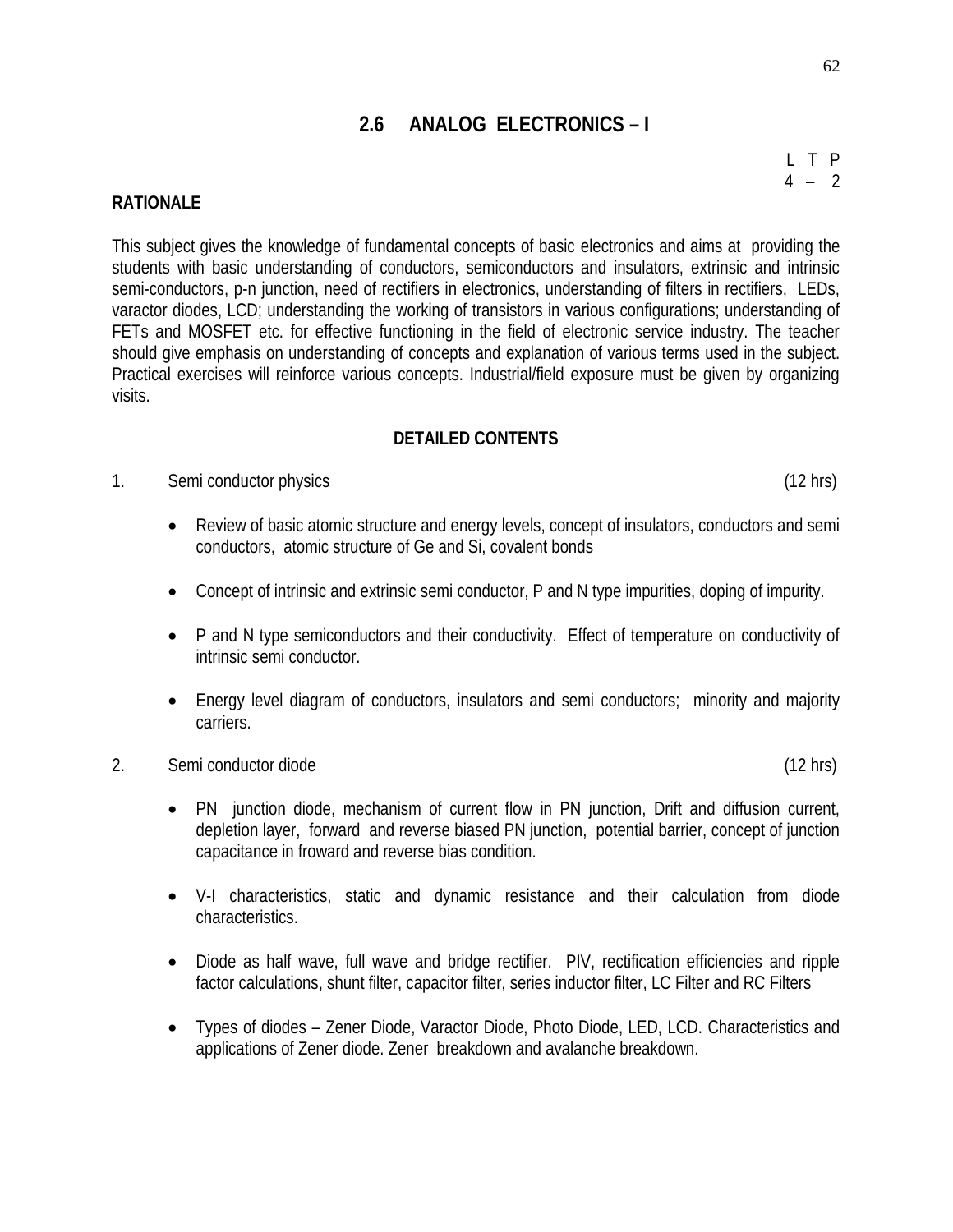- 3. Introduction to Bipolar transistor (12 hrs)
	- Concept of bipolar transistor, structure, PNP and NPN transistor, their symbols and mechanism of current flow, current relations in transistor, concept of leakage current
	- CB, CE, CC configuration of the transistor, Input and output characteristics in CB and CE configurations, input and output dynamic resistance in CB and CE configurations, Current amplification factors. Comparison of CB, CE and CC Configurations
	- Transistors as an amplifier in CE Configurations, d.c load line and calculation of current gain, voltage gain using d.c load line.
- 4. Transistor Biasing Circuits (6 hrs)

Concept of transistor biasing and selection of operating point. Need for stabilization of operating point. Different types of biasing circuits.

5. Single Stage Transistor Amplifier (10 hrs)

Single stage transistor amplifier circuit, a.c load line and its use in calculation of currents and voltage gain of a single stage amplifier circuit. Explanation of phase reversal of output voltage with respect to input voltage. h-parameters and their significance. Calculation of current gain, voltage gain, input impedance and output impedance using h-parameter.

6. Field Effect Transistors( FETs) (12 hrs)

Construction, operation and characteristics of FET and its application.

- Construction, operation and characteristics of MOSFET in depletion and enhancement modes and its applications.
- CMOS- advantages and applications
- Comparison of JFET, MOSFET and BJT.
- FET amplifier circuit and its working principle. (No analysis).

#### **LIST OF PRACTICALS**

1. Familiarization with operation of following instruments:

Multi-meter, CRO, Signal generator, Regulated Power Supply by taking readings of relevant quantities with their help.

- 2. Plot V-I characteristics for PN junction diode and calculate its dynamic and static resistances
- 3. Plot V-I characteristics of Zener diode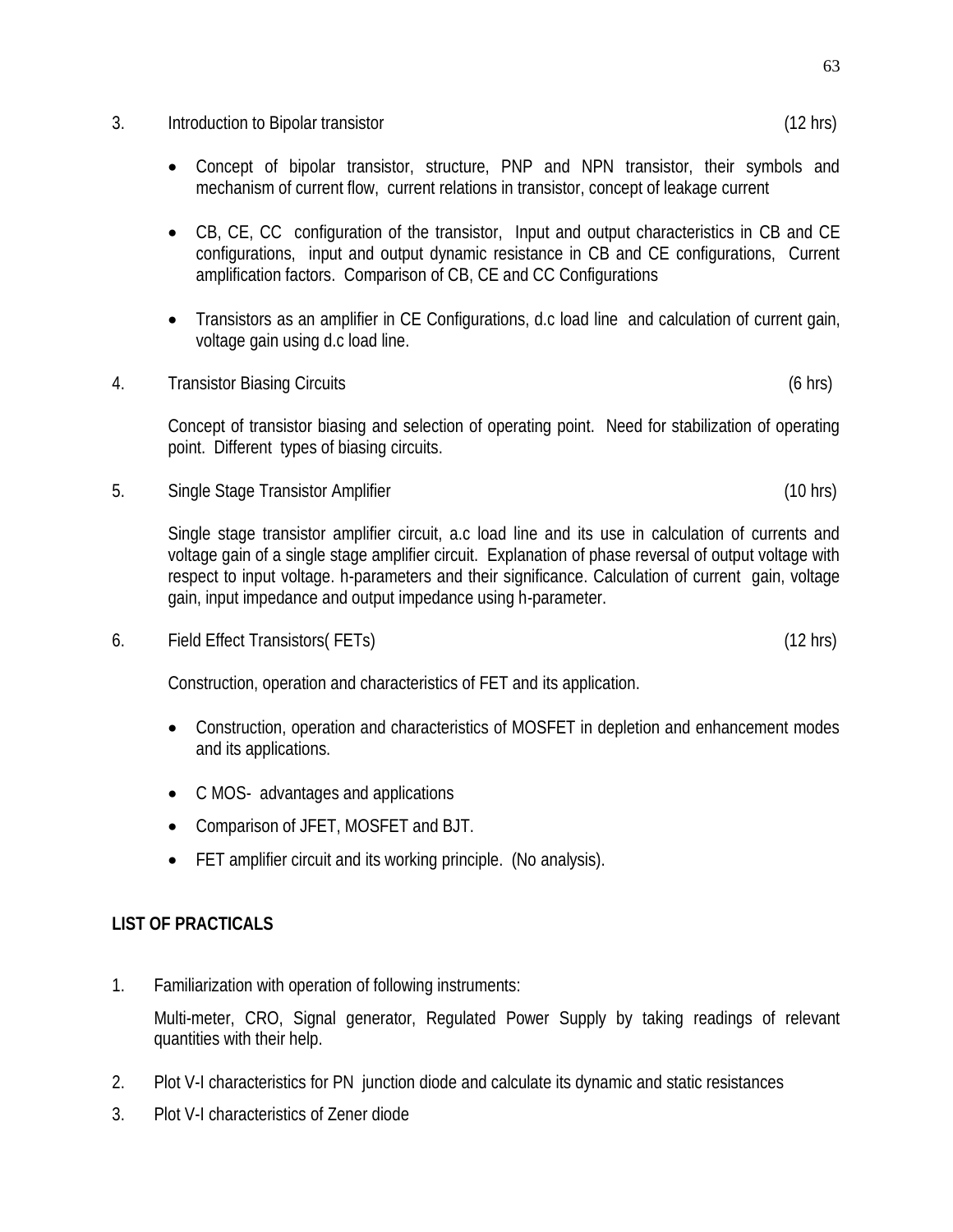- 4. Observe the wave shape of following rectifier circuit
	- a. Half wave rectifier
	- b. Full wave rectifier
	- c. Bridge rectifier
- 5. Plot the wave shape of full wave rectifier with
	- a. Shunt capacitor filter
	- b. Series inductor filter
	- c. RC filter
- 6. Plot input and output characteristics and calculate parameters of transistors in CE configuration.
- 7. Plot input and output characteristics and calculate parameters of transistors in CB configuration.
- 8. Plot V-I characteristics of FET amplifier.
- 9. Measure the Q-Point and note the variation of Q-Point
	- a. by increasing the base resistance in fixed bias circuit.
	- b. by changing out of bias resistance in potential divider circuit.
- 10. Measure the Voltage Gain, input, output impedance in single stage CE amplifier circuit.

# **INSTRUCTIONAL STRATEGY**

The aim of this subject is to provide the knowledge of the fundamental concepts related to basic electronics. The teacher should give more emphasis on understanding of concepts and the measuring of various terms used in the subject. The students be made familiar with diodes, transistors, resistors, capacitors, inductors etc. and various measuring instruments such as Multi-meter, CRO, Signal generator, Regulated Power Supply etc. Practical exercises should be included to reinforce the various concepts. Practical applications of semiconductor diodes, transistors, field effect transistors etc must be elucidated to the students.

# **BOOKS RECOMMENDED**

- 1. Basic Electronics and Linear Circuit by NN Bhargava and Kulshreshta, Tata McGraw Hill Publishing Co, New Delhi.
- 2. Principles of Electrical and Electronics Engineering by VK Mehta; S Chand and Co., New Delhi
- 3. Electronic Components and Materials by SM Dhir, Tata McGraw Hill Publishing Co, New Delhi
- 4. Electronics Devices and Circuits by Millman and Halkias; McGraw Hill.
- 5. Principles of Electronics by Albert Paul Malvino; Tata McGraw Hill Publishing Co, New Delhi.
- 6. Electronic Devices and Circuits by Bhupinder Jit Kaur; Modern Publishers, Jalandhar
- 7. Analog Electronics I by DR Arora, North Publications, Jalandhar.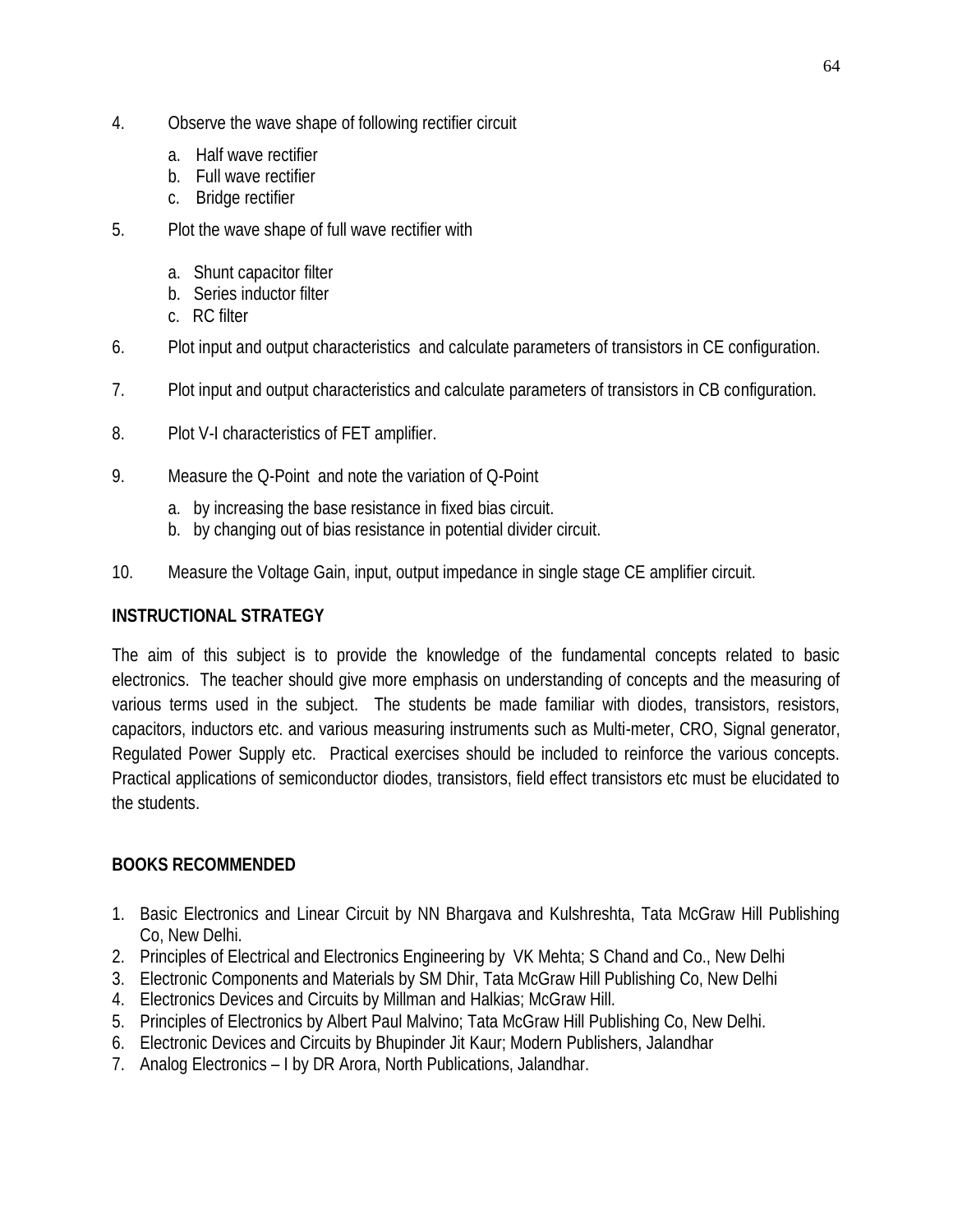| <b>Topic No.</b> | <b>Time Allotted (Hrs)</b> | Marks Allotted (%) |  |  |
|------------------|----------------------------|--------------------|--|--|
|                  | 12                         | 10                 |  |  |
|                  | 12                         | 20                 |  |  |
| 3                | 12                         | 20                 |  |  |
|                  | 06                         | 10                 |  |  |
| 5                | 10                         | 20                 |  |  |
| 6                | 12<br>20                   |                    |  |  |
| <b>Total</b>     | 64                         | 100                |  |  |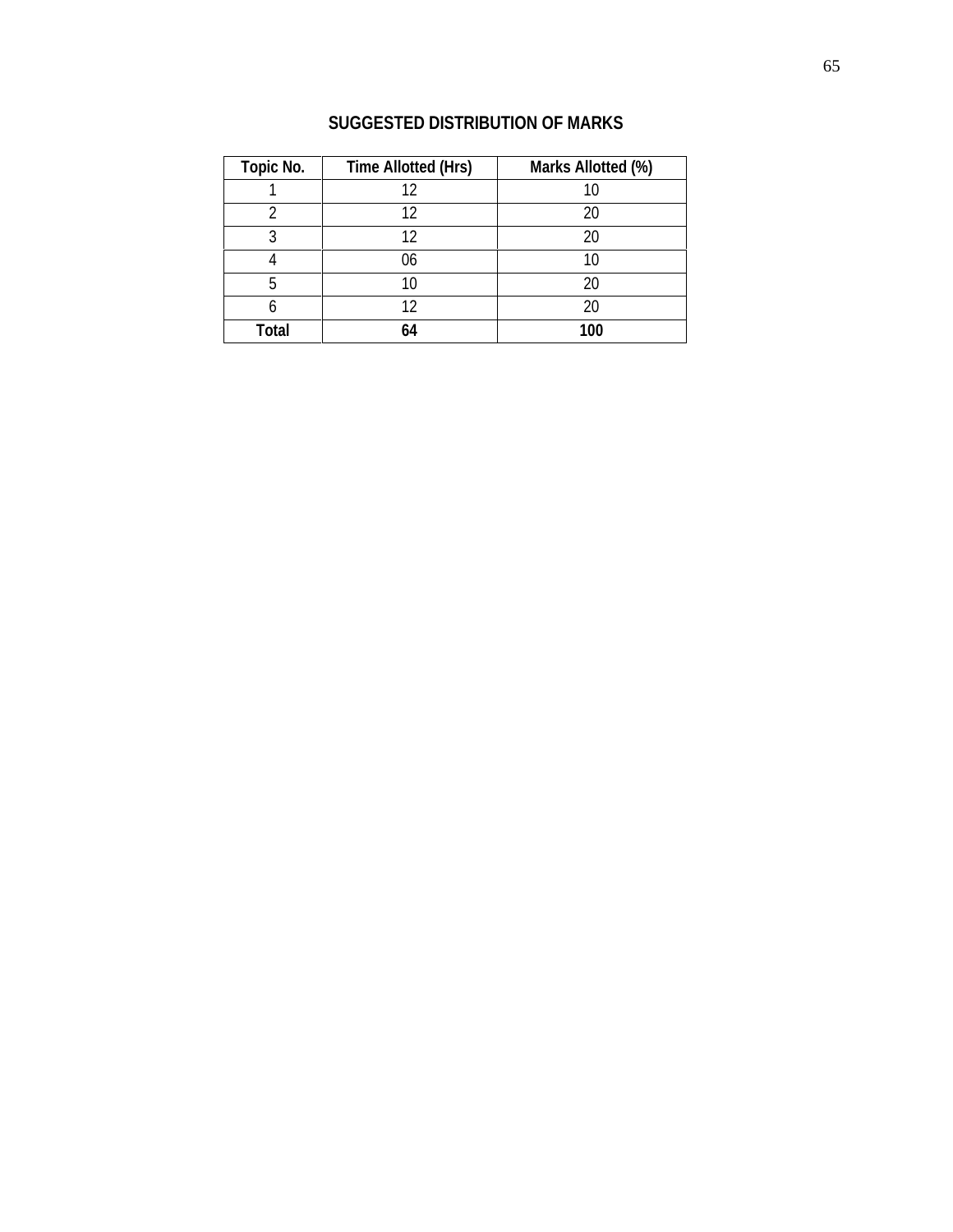# **2.7 GENERAL WORKSHOP PRACTICE - II**

L T P - - 6

## **RATIONALE**

Psychomotor skills are mastered through practice, an opportunity therefore, has been extended to students through this course to refine their skills in different trades. The basic skills developed during first semester will be refined during this course by doing higher order skills jobs. In addition to developing general manual and machining skills in the students, the objective of development of sense of dignity of labour, precision, safety at work places, team working and right attitude among the students will also be met.

## **DETAILED CONTENTS (PRACTICAL EXERCISES**)

**Note:** The students are supposed to come in proper workshop dress prescribed by the institute. Wearing shoes in the workshop(s) is compulsory. Importance of safety and cleanliness, safety measures and upkeep of tools, equipment and environment in each of the following shops should be explained and practiced. The students should prepare sketches of various tools/jobs in their practical Notebook.

The following shops are included in the syllabus.

- 1. Carpentry Shop-II
- 2. Plumbing Shop
- 3. Welding Shop -II
- 4. Electric Shop –II
- 5. Electronic Shop-II or Machine Shop
- 6. Painting Shop

## **Note:**

- 1. The branches e.g. Civil Engineering, Civil Engg. (Spl. in Highway Engg.), Electrical Engineering, Fire Technology and Safety, Electrical and Electronics Engg., Power Station Engg., Mechanical Engineering and cluster branches, Chemical Engg. and cluster branches, Ceramic Engg., Printing Technology (Spl. Press Tech.), Printing Technology (Spl. in CAD/GAT) will do **Machine Shop** instead of Electronic shop- II
- 2. The branches e.g. Electronics and Communication Engineering, Electronics and Instrumentation, Instrumentation and Control, Electronics Engg. (Spl. Power Electronics), Computer Engineering, Medical Electronics and Food Technology will do **Electronic shop-II** instead of Machine shop.
- 3. The instructor is to first explain the introductory part given at the beginning under each shop followed by demonstration and practice by students.

## **1. Carpentry Shop-II**

- 1.1 Introduction to joints, their relative advantages and uses.
	- Job I Preparation of dovetail joint and glued joint.
		- Job II Preparation of mitre joint
		- Job III Preparation of a lengthening Joint
		- Job IV Preparation of at least one utility job with and without lamination.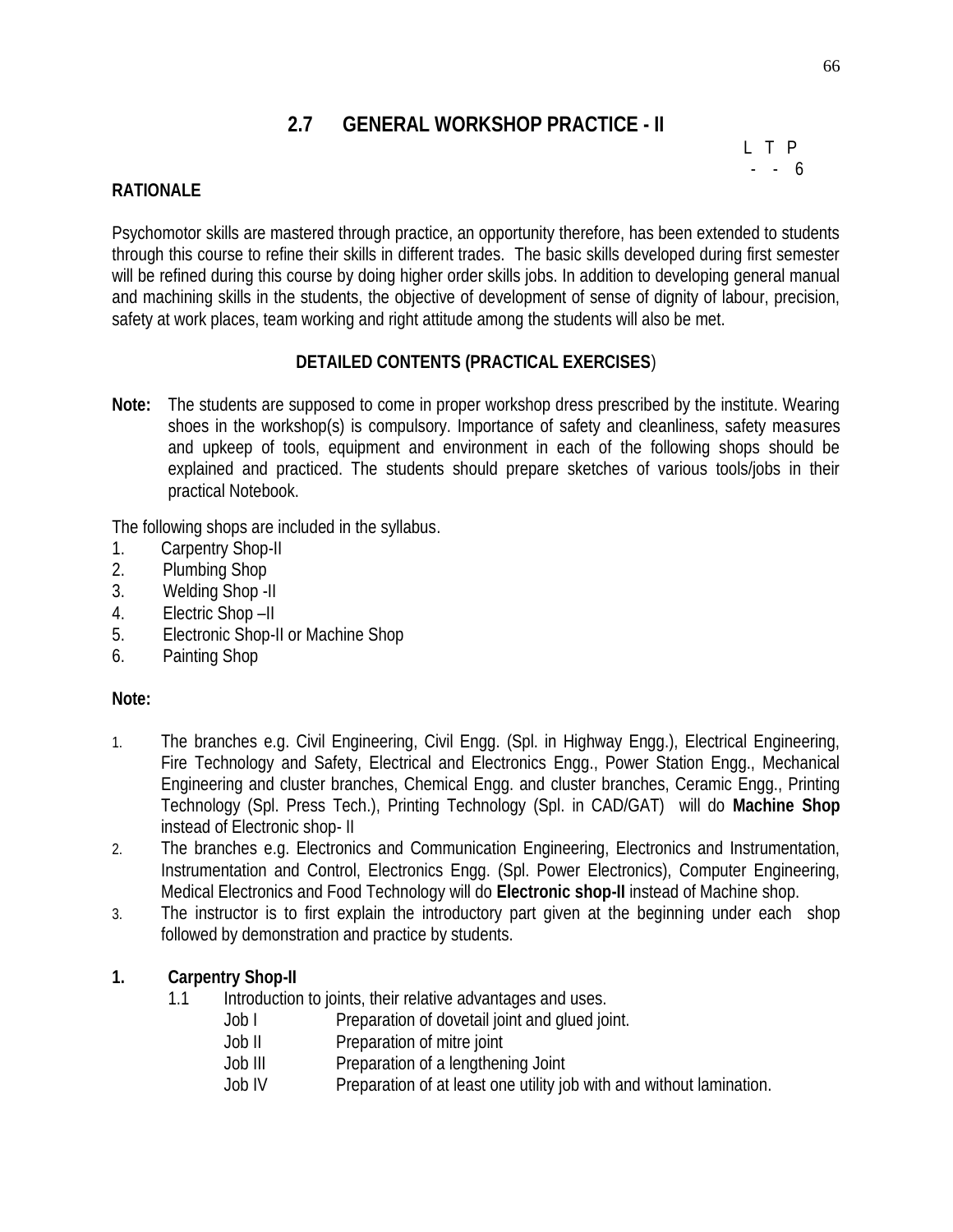- 1.2 Demonstration of job showing use of rip saw, bow saw and tenon saw, method of sharpening various saws.
- 1.3 Demonstration of job on band saw and circular saw, chain and chisel, universal wood working machine, Saw re-sharpening machine, saw brazing unit.
- 1.4 Importance and need of polishing wooden items. Introduction to polishing materials. Job V Polishing on wooden items.

# **2. Plumbing Shop**

- 2.1 Introduction to various types of threads (internal and external)-single start, multi-start, left hand and right hand threads.
- 2.2 Description and demonstration of various types of drills, taps and dies Selection of dies for threading, selection of drills, taps and reamers for tapping operations.
	- Job I Making internal and external threads on a job by tapping and dieing operations (manually)
- 2.3 Precautions while drilling soft metals, e.g. copper, brass, aluminium etc.
	- Job II Drilling practice on soft metals such as aluminum, brass and copper
	- Job III Preparation of a job by filing on non- ferrous metal up to an accuracy of  $\pm$ 0.2mm
	- Job IV Preparation of job involving thread on GI pipe/ PVC pipe and fixing of different types of elbow, tee, union, socket, stopcock, taps etc

# **3. Welding Shop – II**

- 3.1 Introduction to gas welding, spot welding and seam welding and welding techniques. Adjustments of different types of flames in gas welding, demonstration and precautions about handling welding equipment.
	- Job I Practice in handling gas welding equipment (Low pressure and High pressure) and welding and tacking practice on simple jobs.
- 3.2 Common welding joints generally made by gas welding.
	- Job II Preparation of butt joint by gas welding.
	- Job III Preparation of small cot frame from conduit pipe by gas welding.
	- Job IV Preparation of square pyramid from MS rods by welding (type of welding to be decided by students themselves).
	- Job V Exercise of preparing a job on spot/seam welding machine.
- 3.3 Demonstration and use of TIG and MIG welding equipment

# **4. Electric Shop – II**

- 4.1 Importance of three-phase wiring and its effectiveness. Demonstration of three-phase wiring with the help of a demonstrating panel.
	- Job I Laying out 3-phase wiring for an electric motor or any other 3-phase machine.
	- Job II Connecting single-phase energy meter and testing it. Reading and working out the power consumption and the cost of energy.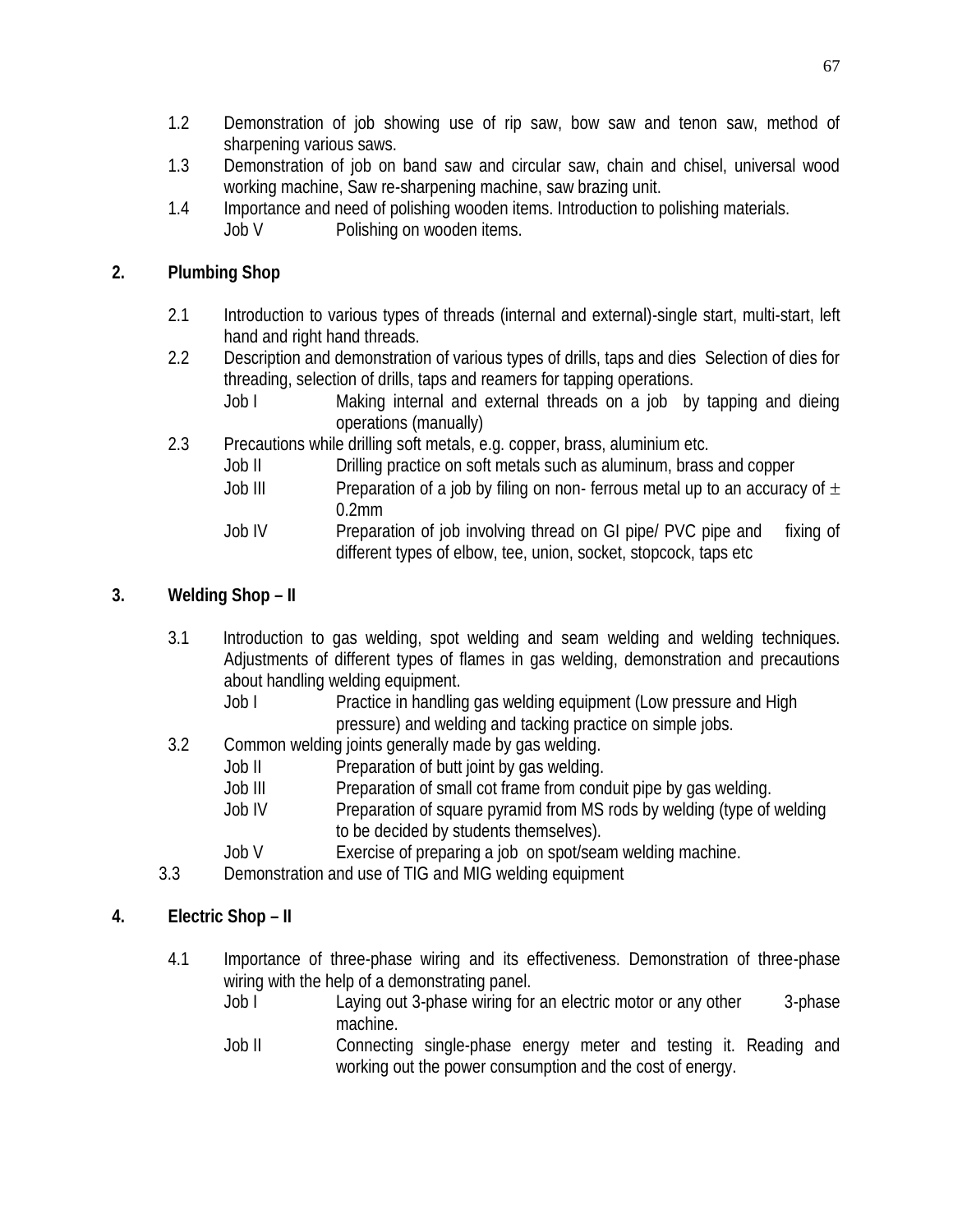- Job III Checking continuity of connection (with tester and series lamp) location of faults with a multimeter and their rectification in simple machines and/or other electric circuits fitted with earthing.
- Job IV Finding fault in simple electric machine and its rectification
- 4.2 Demonstration of dismantling, servicing and reassembling a table fan/ceiling fan/air cooler/mixer/electric iron, electric heater, geyser, electric oven, air conditioner etc.
	- Job V Testing single phase/three phase electrical motor by using voltmeters, ammeter, clip-on meter, tachometer etc.
	- Job VI Reversing the direction of rotation of a motor.

# **5. Electronic Shop- II**

- 5.1 Identification, demonstration and uses of the items mentioned below:
	- a) Various types of single, multi-cored insulated screened wire and cables -power, audio, video, co-axial, general purpose wires/cables
	- b) Various types of plugs, sockets, connectors suitable for general purpose audio and video use, 2 and 3 pin mains plugs and sockets, RF plugs and sockets.

Banana-plugs, and sockets, BNG, RCA, DIN, UHF, ear phone speaker connector, telephone jacks and similar male and female connectors and terminal strips.

- c) Various types of switches such as normal/miniature toggle, slide, push button, piano key, rotary, micro switches, SPST, SPDT, DPST, DPDT, band selector, multi way master mains switch.
- d) Various types of protective devices such as : wire fuse, cartridge fuse, slow acting/fast acting fuse, HRC fuse, thermal fuse, single/multiple circuit breakers, over and under current relays.
- e) Materials: conducting, insulating and magnetic materials.
- f) Single beam simple CRO, signal generator and function-generator
- g) Regulated power supply-fixed and variable voltage, single output as well as dual output.
- 5.2 Identification and familiarization with active and passive components; types and colour code of resistor, capacitors and potentiometers (including VDR, LDR, and thermistor). Identification of components including diode, LED, transistor, LCD, UJT, FET, coils, relays, read relays, transformers, linear and digital ICs, thyristors.
- 5.3 Demonstration of the following:
	- a) Making perfect solder joints and soldering on PCBs
	- b) Removing components/wires by unsoldering.
	- c) Assembling components on boards, chassis, tape strips.
	- d) Laying of cables by various methods
	- e) Modern soldering and de-soldering processes
	- f) Working of active and passive components
	- g) Testing of active and passive components by the use of multimeter